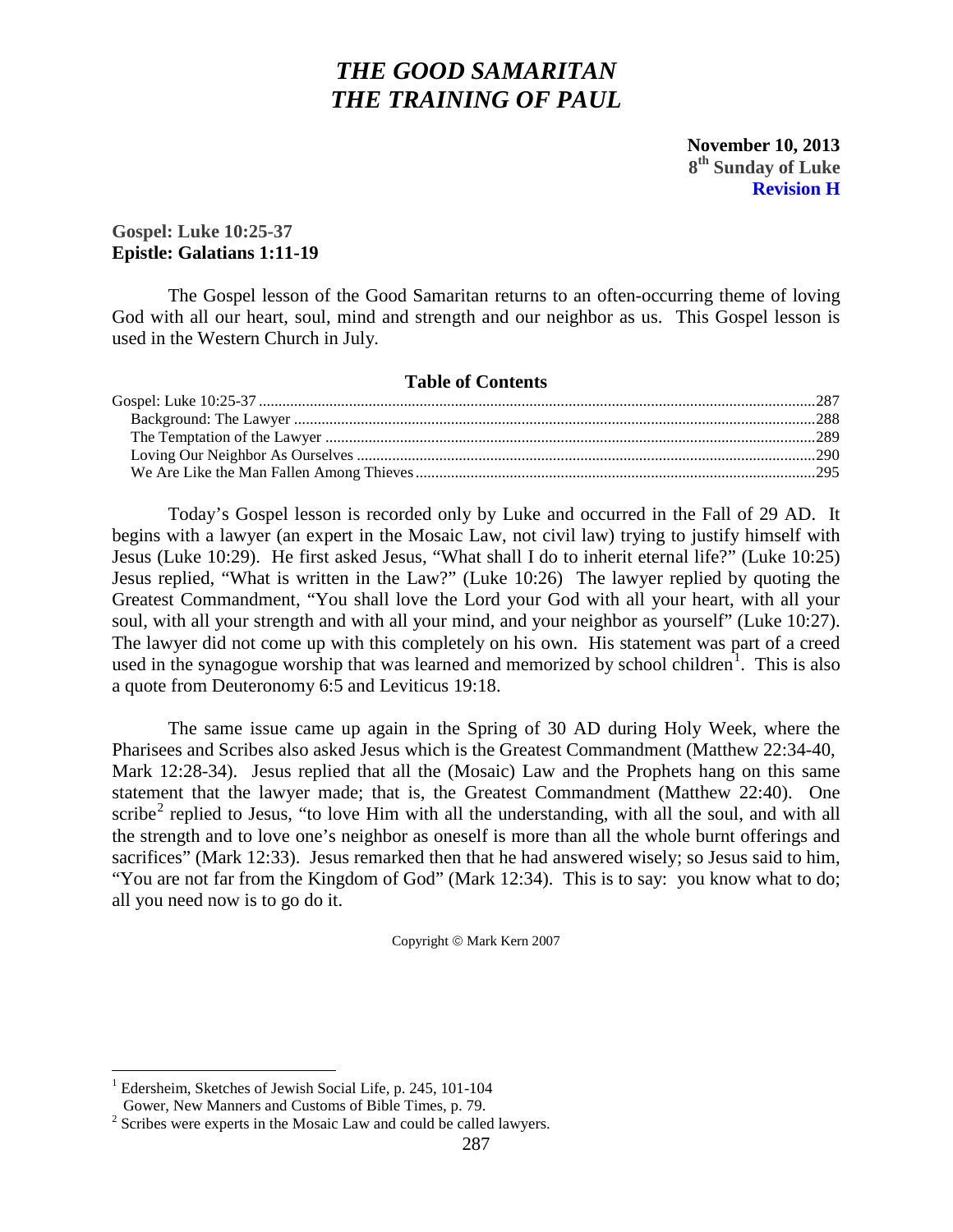## <span id="page-1-0"></span>**Background: The Lawyer**

In our Gospel lesson, when the lawyer quoted the Greatest Commandment, Jesus replied, "You have answered rightly; do this and you will live" (Luke 10:28). Thus the opinion of the experts on the Mosaic Law (Scribes, Pharisees, lawyers) concur that the Greatest Commandment is the answer for obtaining eternal life, and the Lord agreed with them.

Clement of Alexandria discussed<sup>[3](#page-1-1)</sup> why Christ first asked the lawyer if he had kept the Commandments. Keeping them leads to eternal life in that the Commandments define sin and what God requires. Good deeds and the keeping of the Commandments are an acceptable prayer to God.

"God dispenses many treasures; some disclosed by the Law, others by the prophets; some by the mouth of God, and others by the Spirit singing accordingly. And the Lord is the same Instructor by all these. Here is then a comprehensive precept, and an exhortation of life, all embracing, 'As you wish that men should do to you, do likewise to them' (Luke 6:31). We may comprehend the Commandments in two parts, 'You shall love the Lord your God with all your heart, with all your soul, and with all your strength; and your neighbor as yourself'. From these He infers, 'on this hang the Law and the prophets' (Matthew 22:37-40). Further, to him that asked, 'What good thing shall I do, that I may inherit eternal life?', He answered, 'Do you know the Commandments?' And on him replying, Yes, He said, 'This  $do<sup>4</sup>$  $do<sup>4</sup>$  $do<sup>4</sup>$ , and you shall be saved' (Matthew 19:16-20). Especially conspicuous is the love of our Instructor set forth in various Commandments. We have the Ten Commandments given by Moses, an elementary principle, defining the designation of sins in a way conducive to salvation. These things are to be observed, and whatever else is commanded in reading the Bible. And He directs us, 'Wash yourselves, make yourselves clean; put away the evil of your doings from before My eyes. Learn to do good; seek justice, rebuke the oppressor; defend the fatherless, plead for the widow. Come now, and let us reason together, says the Lord' (Isaiah 1:16-18). We find many examples in other places, as, for instance, respecting prayer, where good works are an acceptable prayer to the Lord<sup>[5](#page-1-3)</sup>. And the manner of prayer is described: 'If you see the naked, cover him; and you shall not overlook those who belong to your seed. Then shall your light spring forth early, and your healing shall spring up quickly; and your righteousness shall go before you, and the glory of God shall encompass you'. What, then, is the fruit of such prayer? 'Then shall you call, and God will hear you; while you are yet speaking, He will say, I am here'" (Isaiah 58:7-9).

Irenaeus of Lyon stated<sup>[6](#page-1-4)</sup> that when Jesus asked the lawyer if he had kept the Commandments, this was in keeping with what He had imposed on mankind from the beginning; but the lawyer hadn't kept them, even though he said that he had. Jesus offered the lawyer the reward of an Apostle if he would diligently pursue his question, but the lawyer turned Him down.

<span id="page-1-3"></span><span id="page-1-2"></span>

<span id="page-1-1"></span><sup>&</sup>lt;sup>3</sup> Clement of Alexandria, <u>The Instructor</u>, III, 12.<br><sup>4</sup> Clement has added a few of the expressions from Luke 10:25-28.<br><sup>5</sup> See for example the Judgment of Works (Matthew 25:31-46), where people are saved by virtue of th

<span id="page-1-4"></span> $6$  Irenaeus of Lyon, Against Heresies, IV, xii, 5.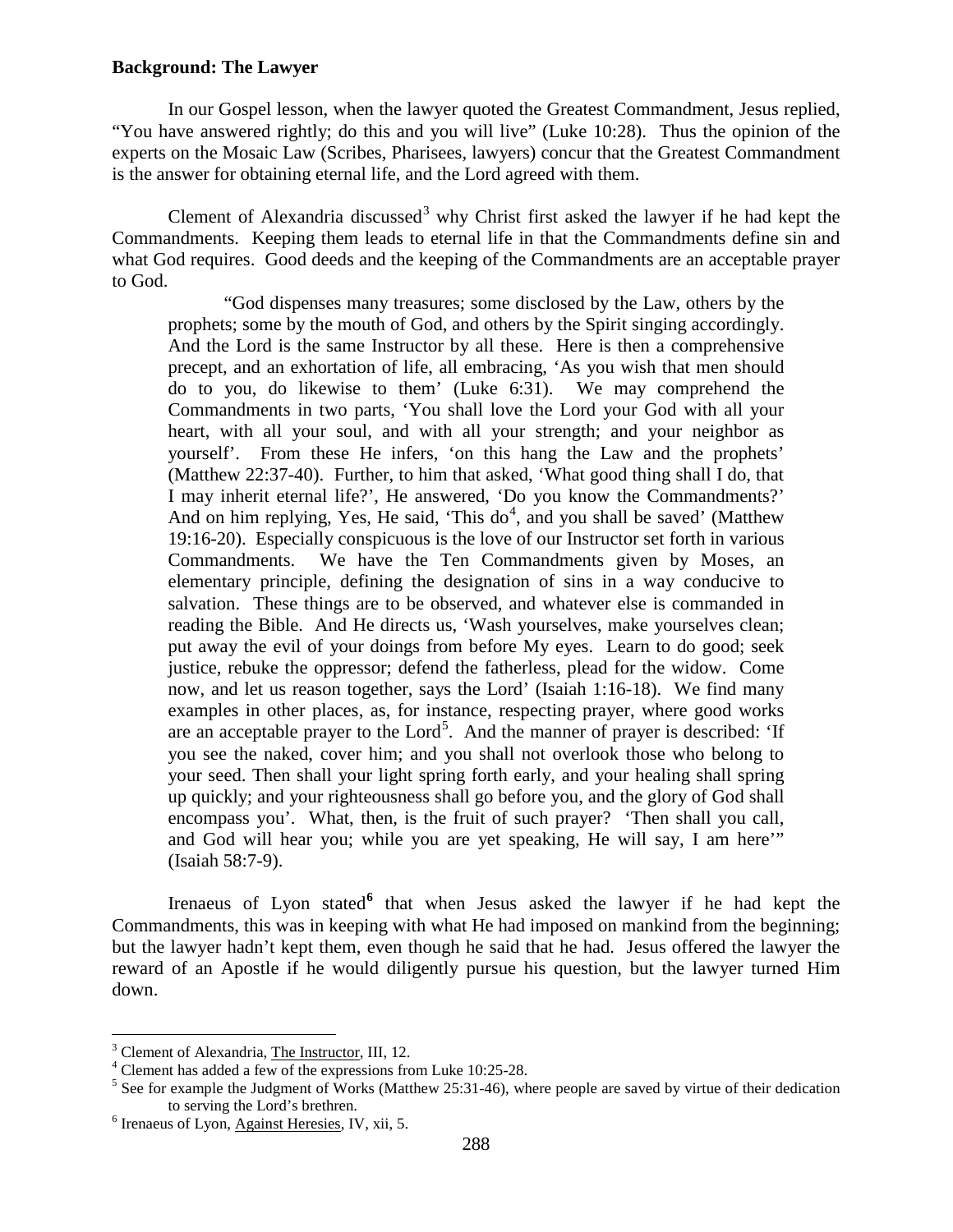"The Law beforehand taught mankind the necessity of following Christ, and He made this clear, when He replied to him who asked Him what he should do that he might inherit eternal life. 'If you want to enter into life, keep the Commandments'. When the lawyer asked 'Which?', again the Lord replied, 'Do not commit adultery, kill, steal, or lie; honor your father and mother, and love your neighbor as yourself' (Matthew 19:16-19). He set this as an ascending series of precepts before those who wished to follow Him, where the precepts of the Law are the entrance into life. What He said to this lawyer, He says to everyone. The former said, 'All these have I done', and most likely he had not kept them, for if he had, the Lord would not have said to him, 'Keep the Commandments' (Matthew 19:17). The Lord, exposing his covetousness, said to him, 'If you wish to be perfect, sell all that you have, and distribute to the poor; and come, follow me' (Matthew 19:21). He promised to those, who would act thus, the portion of the Apostles<sup>[7](#page-2-1)</sup>. He did not preach to His followers another God the Father, besides Him, who was proclaimed by the Law from the beginning, nor the fables invented by the heretics. But He taught that they should obey the Commandments, which God imposed from the beginning, and do away with their former covetousness by good works, and follow after Christ. That possessions distributed to the poor annul former covetousness, Zacchaeus made clear, when he said, 'Half of my goods I give to the poor; and if I have defrauded anyone, I restore fourfold'" (Luke 19:8).

## <span id="page-2-0"></span>**The Temptation of the Lawyer**

In our Gospel lesson, the lawyer wanted to justify himself and sought clarification on the word "neighbor" (Luke 10:29). The implication was that he was only interested in tempting Jesus (Luke 10:25), not in inheriting eternal life. Cyril of Alexandria<sup>[8](#page-2-2)</sup> comes out smoking against the lawyer, saying that he had no intention of learning from Him, but merely sought to tempt Him. Thus Jesus rightly returned his focus to that part of the Mosaic Law that might lead to his understanding and repentance.

"For a man to make a pretence of pleasant-spoken words, with a tongue anointed with the honey of deception, with a heart full of bitterness is doubledealing and hypocrisy in action and conduct. 'Their tongue is a piercing arrow; the words of their mouth are deceitful; he speaks peacefully to his neighbor, and enmity is in his heart' (Jeremiah 9:8 LXX). And again, 'Their words are smoother than oil, yet they are arrows' (Psalm 54:21 LXX); by which is meant that their words have the force of arrows shot from bows and striking violently."

"As proof of my assertion let us examine the lawyer's words. 'A certain lawyer stood up, and tempted Him, saying, Teacher, what shall I do to inherit eternal life?' (Luke 10:25) A lawyer, according to the custom of the Jews, was one acquainted with the Law, or at least having the reputation for knowing it; but in this case, he really didn't know it. This man imagined that he could trap Christ! Many people had accused Christ, saying that He taught that the commandments given by Moses were of no value, while He introduced new teachings, which were not in accordance with the Law. The lawyer, expecting to

<span id="page-2-1"></span><sup>&</sup>lt;sup>7</sup> This is exactly what the Twelve Apostles did; they left everything (Matthew 19:29), and so did the entire Early Church after Pentecost (Acts 2:44-45).

<span id="page-2-2"></span><sup>&</sup>lt;sup>8</sup> Cyril of Alexandria, Commentary on the Gospel of Luke, Homily 68, Studion Publishers, 1983, pp 287-290,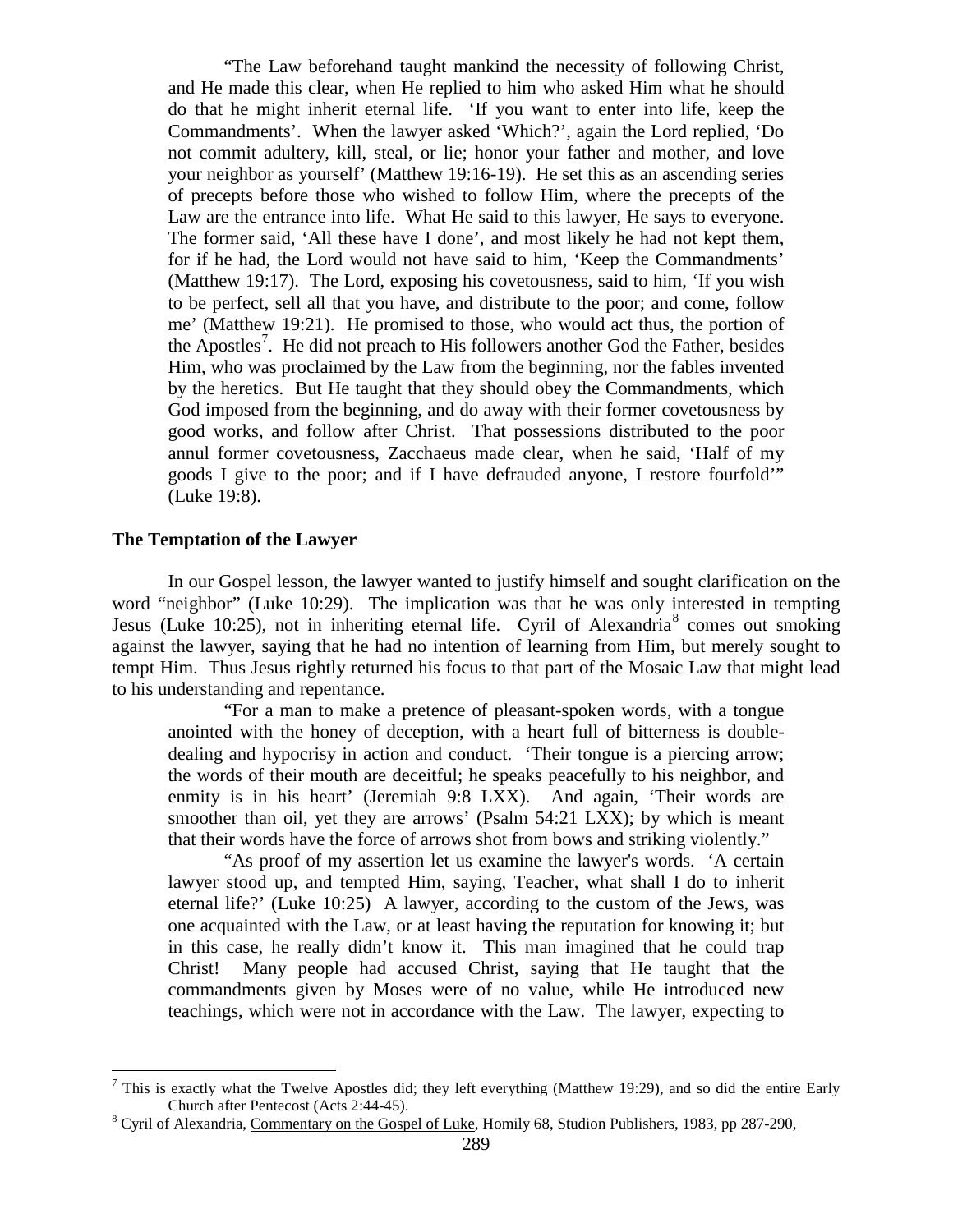be able to trap Christ, and get Him to say something against Moses, tempted Him, saying, 'What shall I do to inherit eternal life?'"

"But he didn't know Who he was dealing with! How could he have ventured to tempt God, Who tries the hearts and reins (Psalm 7:9 LXX), and to Whom nothing in us is hid? He might have said, 'What shall I do to be saved, or to please God, and receive reward from Him?' But he passed by this, and used rather Christ's expressions, trying to pour ridicule upon His head. Since Jesus spoke constantly of eternal life to as many as drew near to Him, the haughty lawyer, to ridicule Him, made use of His own expressions."

"Now had he been truly desirous of learning, he would have heard from Him the things that lead on to eternal life; but as he wickedly tempted Him, he heard nothing more than those commands, which were given by Moses. Jesus said, 'What is written in the Law? How do you read it?' (Luke 10:26) And on the lawyer's repeating what is enacted in the Law, as if to punish his wickedness, and reprove his malicious purpose, Christ, as knowing all things, said, 'You have answered rightly; do this, and you shall live' (Luke 10:28). At this point, the lawyer had missed his prey; his wickedness was unsuccessful, the net of deceit was torn apart. He was 'found and caught, because he contended against the Lord'" (Jeremiah 50:24).

"Having missed his prey, he fell headlong into vanity; hurried from one pitfall to another, he fell from deceit to pride. One kind of wickedness, as soon as it has seized him, thrusts him on to another, making him wander from destruction to destruction. He does not ask in order that he may learn, but wishing to justify himself. For observe how from self-love as well as pride he shamelessly called out, 'And who is my neighbor?' (Luke 10:29) There is no one like you, O lawyer? Do you raise yourself above everyone? Those who are able to judge themselves are wise (Proverbs 13:10 LXX). As he exalted himself and boasted in vain imaginations, he learned from Christ, that he was destitute of love towards his neighbors; the profession of being learned in the Law didn't profit him in any way whatever."

"Very skillfully Jesus weaved the parable of him who fell into the hands of thieves, saying, that when he was lying half dead, a priest passed by, and in like manner a Levite, without feeling towards him any sentiment of humanity, or dropping upon him the oil of compassionate love. But rather, their mind was unsympathetic and cruel towards him. But one of another race, a Samaritan, fulfilled the law of love. Justly He asked, which of these three, he thinks, was the sufferer's neighbor. He said, 'He that showed mercy to him'. And to this Christ added, 'Go also, and act in like manner' (Luke 10:37). You have seen, O lawyer, and it has been proved by the parable, that it is of no avail whatever to any man, to be set up by empty names, and to pride yourself with meaningless titles, so long as the excellence of deeds does not accompany them. The dignity of the priesthood is useless to its owners, and equally so being called learned in the Law, unless they excel also in deeds. For a crown of love is being made for him who loves his neighbor; and he proves to be a Samaritan. As Peter testified, 'I perceive that God shows no partiality. But in every nation whoever fears Him and works righteousness is accepted by Him' (Acts 10:34-35). For Christ, Who loves our virtues, accepts all who are diligent in good pursuits."

## <span id="page-3-0"></span>**Loving Our Neighbor as Ourselves**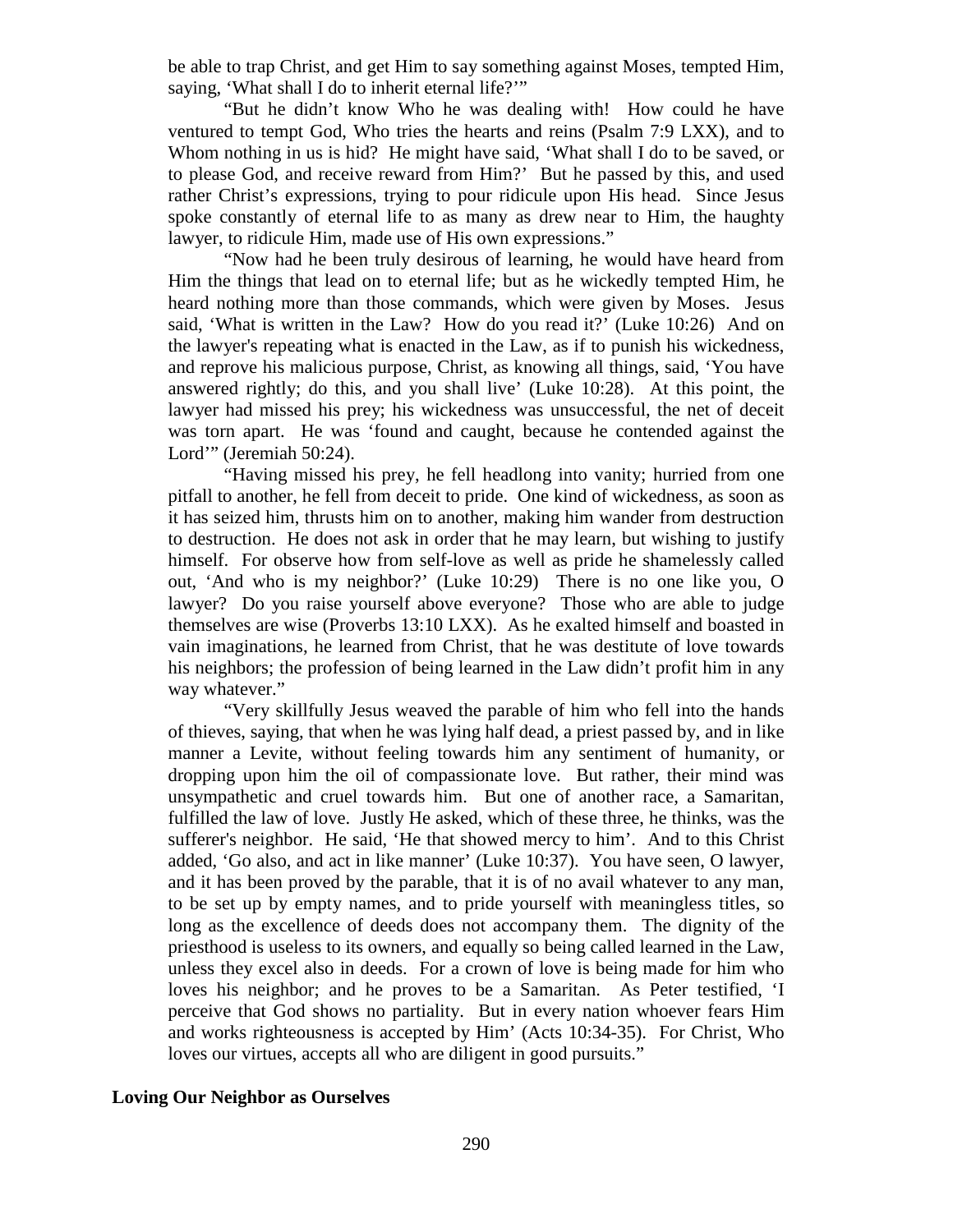The command in the Mosaic Law to love one's neighbor (Leviticus 19:18) uses the Hebrew word "*rea*" meaning friend or companion and thus implies a very close neighbor. But the Mosaic Law also says to treat the stranger among you as the native and to love the stranger as yourself, remembering that you were once strangers in Egypt (Leviticus 19:33-34). The Hebrew word for stranger is "*ger*" meaning sojourner; in the Greek Septuagint, the corresponding word is "*proselutos*" meaning one who draws near; that is, a proselyte. So how far should loving one's neighbor extend? Should it extend just to one's friends and companions, to the members of one's own tribe or people, as far as to Gentile proselytes or to any sojourner passing through? For a Mosaic Law scholar knowledgeable about minute details of the Law, this was a thoughtprovoking question that might be used to trap Jesus into saying something against Moses.

Jesus proceeded with the Parable of the Good Samaritan to clarity this. In the Parable the victim is:

- Robbed, stripped and wounded
- Ignored by a priest and a Levite
- Given first aid by a Samaritan
- Transported to the nearest inn and treated further by the Samaritan
- Given 1 to 2 weeks further paid medical care by the Samaritan.

In the context, it is implied that the victim was a Jew<sup>[9](#page-4-0)</sup>. Being left half dead, he was likely bleeding to death from puncture wounds. By the time the Samaritan reached him, he had probably lost enough blood to make him very weak. Pouring wine on his wounds served as an antiseptic due to the alcohol in the wine. Pouring oil on his wounds also served as an ointment to further prevent infection.

The priest and Levite passing by had good excuses for not getting involved. They were probably either going to or coming from serving in the Temple in Jerusalem. Priests and Levities were divided up into 24 lots (1 Chronicles 24) where those in one lot served in the Temple in Jerusalem for one week, then went home. Twenty-three weeks later they served one week again. That way, service in the Temple was divided up among all the priests and Levities. The homes of the priests and Levities were confined to the "Levitical Cities" prescribed in the Mosaic Law (Numbers 35:1-8, Joshua 21:1-42). This lasted until the kingdom was divided after the death of Solomon and most Levites abandoned the Northern cities and returned to Judah. After the Babylonian captivity, Levitical cities were not distinct anymore and priests and Levites grouped together into what were called "Priestly Centers." From these "Priestly Centers", they traveled together to and from Jerusalem. One such "Priestly Center" was Nazareth $^{10}$ .

From the viewpoint of the priest or Levite, it was easy to rationalize not getting involved. The man was bleeding, and therefore he was unclean and so would they be if they touched him (Leviticus 15:2-13). And they couldn't serve in the Temple if they were unclean (Leviticus 22:2- 6). But yet, the Lord cut through this religiosity excuse by saying, "I desire mercy, not sacrifice" (Matthew 9:13, 2:7, both of which quote Hosea 6:6). Even the scribe understood this, saying that loving one's neighbor is more important than sacrifice (Mark 12:33). God can raise up from stones children to Abraham who can offer sacrifices (Matthew 3:9, Luke 3:8, 19:40). What God really wants is someone who will be like Him and show mercy.

<span id="page-4-0"></span><sup>&</sup>lt;sup>9</sup> 1<sup>st</sup> Century Jews and Samaritans generally despised each other (John 4:8, 20). If the Samaritan had helped another foreigner, it would be no big deal. But for him to stop to help a Jew was remarkable.

<span id="page-4-1"></span><sup>&</sup>lt;sup>10</sup> Alfred Edersheim, Sketches of Jewish Social Life, Hendrickson Publishers, Peabody MA, 1995, pp. 36-37.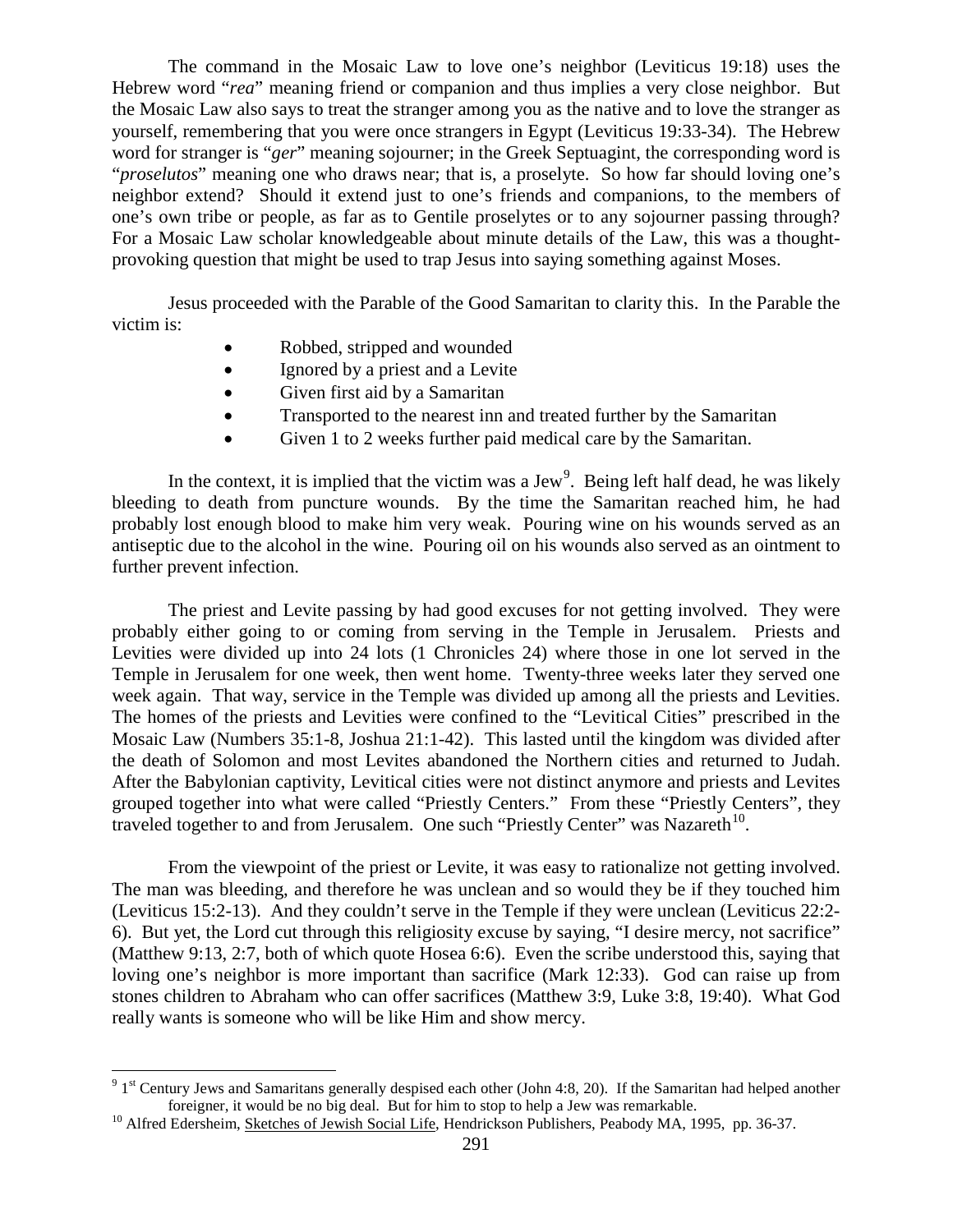For the Samaritan to transport the wounded man to an inn was not a small task either. If the guy was unconscious or drifting in and out, he couldn't ride. Somehow, the Samaritan "set him on his own animal" (Luke 20:34).

Finally, after taking care of the wounded man overnight, the Samaritan gave the innkeeper two denarii (this represented two days' wages for a laborer!) to continue his medical care and promised more if more was needed.

Jesus concluded the story by asking the lawyer which of the three was a neighbor to him who fell among thieves (Luke 10:36). The lawyer got the message, "He who showed mercy on him" (Luke 10:37). Then Jesus said to him (and to us) "Go and do likewise."

Ambrose of Milan stated<sup>[11](#page-5-0)</sup> that there are "ordinary duties" and "perfect duties". "Ordinary duties" are keeping the Commandments; everyone should do this without even thinking about it. "Perfect duties" refer to loving our enemies and showing mercy to the poor, whereby we receive more than we give. The righteous Job is a good example of this.

"Every duty is either 'ordinary' or 'perfect', a fact which we can also confirm by the authority of the Scriptures. For the Lord said, 'If you will enter into life, keep the Commandments. The lawyer said, 'Which?' Jesus said to him, 'Do not murder, commit adultery, steal, or bear false witness; honor your father and your mother, and love your neighbor as yourself' (Matthew 19:17-19). These are ordinary duties, to which something is lacking."

"Upon this the young man said to Him, 'All these things have I kept from my youth, what do I still lack? Jesus said to him, 'If you will be perfect, go and sell all your goods and give to the poor, and you shall have treasure in heaven; and come and follow Me' (Matthew 19:20-21). Earlier the same is written, where the Lord said that we must love our enemies, and pray for those that falsely accuse and persecute us, and bless those that curse us. This we are bound to do, if we want to be perfect as our Father Who is in heaven. He directs the sun to shed his rays over the evil and the good, and makes the lands of the whole earth fertile with rain and dew without any distinction (Matthew 5:45). This, then, is a perfect duty, whereby all things are put right, which could have any failings in them."

"Mercy is a good thing, for it makes men perfect, in that it imitates the perfect Father. Nothing graces the Christian soul so much as mercy; mercy as shown chiefly towards the poor, that you may treat them as sharers in common with you in the produce of nature, which brings forth the fruits of the earth for use to all. Thus you may freely give to a poor man what you have, and in this way help him who is your brother and companion. You give silver; he receives life. You give money; he considers it his fortune. Your coin makes up all his property."

"Further, he bestows more on you than you on him, since he is your debtor in regard to your salvation. How? If you clothe the naked, you clothe yourself with righteousness; if you bring the stranger under your roof, if you support the needy, he procures for you the friendship of the saints and eternal habitations. That is no small recompense. You sow earthly things and receive heavenly. Do you wonder at the judgment of God in the case of holy Job? Wonder rather at his virtue, in that he could say,  $\dot{\mathbf{I}}$  was an eye to the blind, and a foot to the lame. I was a father to the poor, and I searched out the case *that* I did not know' (Job

<span id="page-5-0"></span> $11$  Ambrose of Milan, Duties of the Clergy, I, xi, 36-39.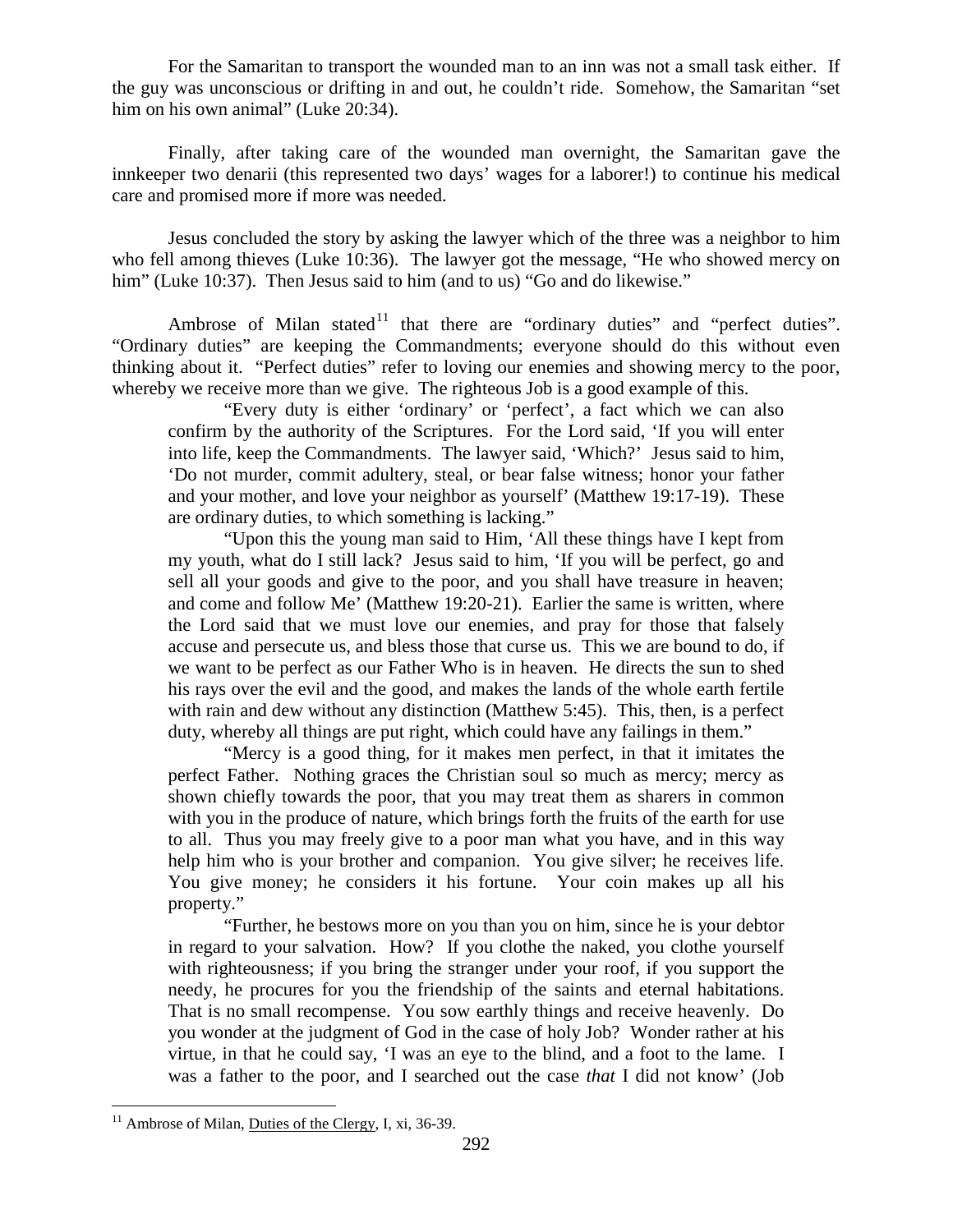29:15-16). Their shoulders were made warm with the skins of my lambs. The stranger dwelt not at my gates, but my door was open to everyone that came. Clearly blessed is he from whose house a poor man has never gone with empty hand. Nor again is anyone more blessed than he who is sensible to the needs of the poor, and the hardships of the weak and helpless. In the Day of Judgment he will receive salvation from the Lord, Whom he will have as his debtor for the mercy he has shown."

John Chrysostom looked**[12](#page-6-0)** very carefully at Paul's words, "All the Commandments are summed up in this saying, namely, 'You shall love your neighbor as yourself'. Love does no harm to a neighbor; therefore love *is* the fulfillment of the law" (Romans 13:9-10). God puts love for our brethren on a par with love for God Himself; that is, one Commandment "is like" the other. There are two parts: abstinence from evil and doing good deeds. He considers us worthy to share His love, and He has been saying this even from ancient times.

"He does not say merely it is fulfilled, but 'it is summed up', that is, the whole work of the Commandments is concisely and in a few words completed. For the beginning and the end of virtue is love. This it has for its root and its groundwork, this for its summit. If then it is both beginning and fulfillment, what is there equal to it? But he does not seek love merely, but intense love. He does not say merely 'love your neighbor' but, 'as yourself'. Christ also said that 'the Law and the Prophets hang on it'. And in making two kinds of love, see how He has raised this! For after saying that the first commandment is, 'You shall love the Lord your God', He added a second; and He did not stop there, but added, 'like it; You shall love your neighbor as yourself' (Matthew 22:37-40). What can be equal to this love for man, or this gentleness? When we were at infinite distance from Him, He brought the love for us into comparison with that toward Himself, and said that it 'is like this'. He puts the measures of either as nearly the same, of the one He says, 'with all your heart, and with all your soul', but of the love towards one's neighbor, He says, 'as yourself'. When we are fond of anyone, we say, if you love him, then you love me. So He also showed this and said, 'is like it'; to Peter, He said, 'If you love Me, feed My sheep'" (John 21:16).

"Observe how the Law has two virtues: (1) abstinence from evils, for it 'works no harm', and (2) the working of good deeds. 'For it is', he says, 'the fulfilling (or filling up) of the Law' (Matthew 5:18). It does not bring before us instruction only on moral duties in a concise form, but makes the accomplishment of them easy also. He was not just careful that we should become acquainted with things that are profitable to us, but also the doing of them was a great assistance to us. He did not just accomplish some part of the Commandments, but the whole sum of virtue in us. Let us then love one another, since in this way we shall also love God, Who loves us. He considers you worthy to share His love, and hates you when you don't share it. For man's love is full of envy and grudging; but God's love is free from all passion; therefore He seeks for those to share His love. For He says, love with Me, and then I will love you the more. These are the words of a vehement lover! If you love My brethren, then I will also reckon Myself to be greatly beloved of you. For He vehemently desires our salvation, and this He showed from ancient times. Hear what He said when He was forming man, 'Let Us make man in Our Image', and again, 'Let Us make a helper for him. It is not good for him to be alone' (Genesis 2:18). And when man had

<span id="page-6-0"></span> <sup>12</sup> John Chrysostom, Homilies on Romans, XXIII, vv. 9-10.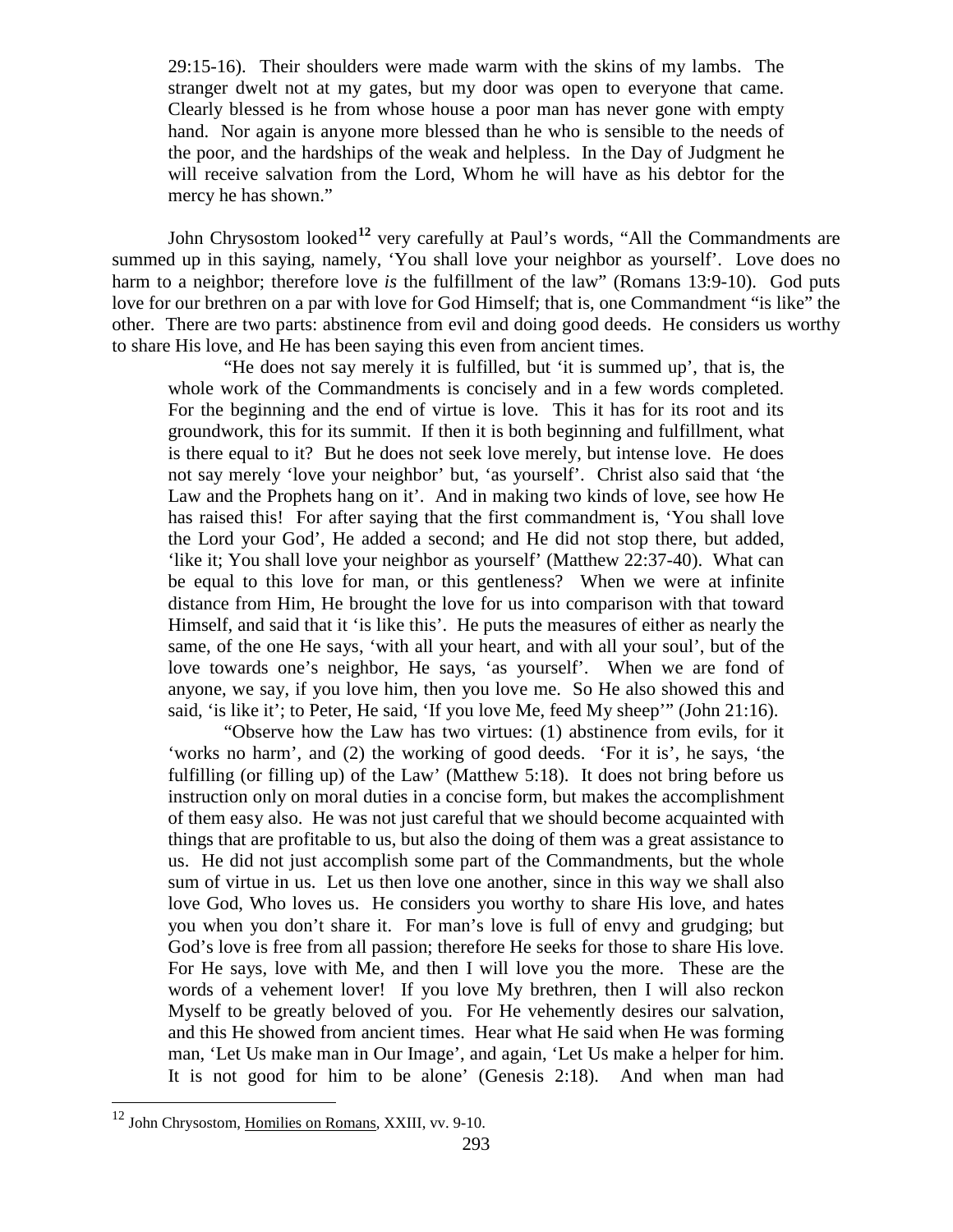transgressed, He rebuked him, but observe how gently. He did not say, 'Wretch! After receiving so great benefits, have you trusted the devil, and left your Benefactor, to take up with the evil spirit?' But what did He say? 'Who told you that you were naked, unless you have eaten of the Tree, which is the only one I commanded you not to eat of?' (Genesis 3:11) This is as if a father were to say to a child, who was ordered not to touch a sword, and then disobeyed and got wounded, 'How did you come to be wounded? You came so by not listening to me'. You see they are the words of a friend rather than a master, of a friend despised, and not even then forsaking. Let us then imitate Him, and when we need to rebuke, let us preserve this moderation."

Tertullian stated<sup>[13](#page-7-0)</sup> that Adam, in the Garden, knew the Law given to Moses in a condensed form, and he gives evidence for this from the Scriptures. This condensed form certainly included loving God and neighbor.

"Why should people believe that God, the founder of the universe, the Governor of the whole world (Jeremiah 31:27 LXX (37:27), Hosea 2:23, Zechariah 10:9, Matthew 13:31-43), had given a Law through Moses to one people, and not to all nations? Unless He had given it to everyone, He would not have permitted proselytes out of the nations to have access to it. He gave to all nations the same Law, which at definite times He directed should be observed, when He willed, through whom He willed, and as He willed. In the beginning of the world, He gave to Adam and Eve a Law, that they were not to eat of the fruit of the tree planted in the middle of Paradise; if they did otherwise, they were to die (Genesis 2:16-17, 3:2-3). In this Law given to Adam, we recognize in embryo all the precepts, which afterwards sprouted when given through Moses. If they had loved the Lord their God, they would not have disobeyed His precept (Genesis 3:6). If they had loved their neighbor<sup>[14](#page-7-1)</sup>, that is, themselves, they would not have believed the persuasion of the serpent, and thus would not have committed murder upon themselves, falling from immortality, by disobeying God's precept. They also would have abstained from theft, stealthily tasting the fruit of the tree (Genesis 3:12-13); they would not have been anxious to hide beneath a tree to escape the view of the Lord their God (Genesis 3:8-9). Further, they would not have made themselves partners with the lies of the devil, by believing him that they would be 'like God' (Genesis 3:4-5). And thus they would not have offended God either, as their Father, if they had not coveted another's, they would not have tasted of the unlawful fruit."

"Therefore, in this general and primordial Law of God, we recognize all the precepts of the Mosaic Law, which germinated when disclosed at their proper times. For the subsequent addition of a Law is the work of the same Being who had before given a precept; it is His function subsequently to train those, whom He had formed as righteous creatures. Before the Law of Moses, I contend that there was a Law unwritten, which was habitually understood naturally, and by the fathers was habitually kept. How was Noah 'found righteous' (Genesis 6:9, 7:1, Hebrews 11:7), if in his case the righteousness of a natural Law had not preceded him? How was Abraham accounted 'a friend of God' (Isaiah 41:8, James 2:23), if not on the ground of righteousness, in the observance of a natural Law? How was

<span id="page-7-1"></span><span id="page-7-0"></span><sup>&</sup>lt;sup>13</sup> Tertullian, An Answer to the Jews, I, vii, 2.<br><sup>14</sup> Compare Leviticus 19:18, Matthew 22:34-40, Matthew 19:19, Mark 12:28-34, Luke 10 :25-28, Romans 13:9, Galatians 5:14, James 2:8, Deuteronomy 6:4-5, Exodus 20:12-17, Deuteronomy 5:16-21.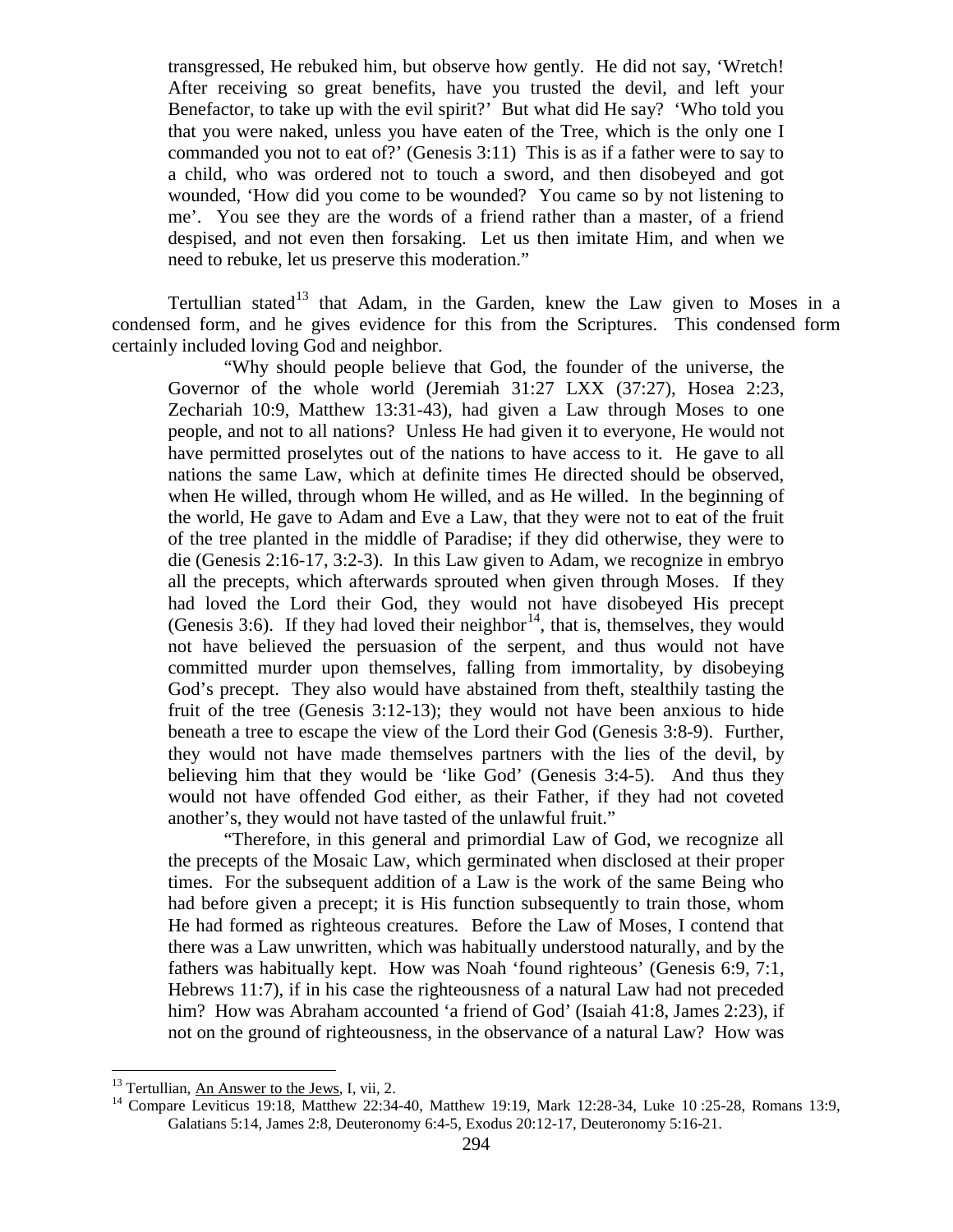Melchizedek named 'priest<sup>[15](#page-8-1)</sup> of the most high God', if before the Levitical priesthood, there were no Levites who offered sacrifices to God? It was after the above-mentioned patriarchs that the Law was given to Moses, 430 years after Abraham at their Exodus from Egypt (Genesis 15:13, Exodus 12:40-42, Acts 7:6). From this we understand that God's Law preceded Moses, and was not first given at Sinai but existed in Paradise. It was updated for the patriarchs, and again for the Jews, at definite periods and even set forth to the Gentiles."

## <span id="page-8-0"></span>**We Are Like the Man Fallen Among Thieves**

There are many ways where we are like the man who fell among thieves. Sin, the passions, covetousness have wounded us and the devil has beaten us up. As we get mired in sin, we feel like we are half dead. Christ, who was even called a Samaritan by His enemies (John 8:48), doesn't pass us by, but comes to help us. He pours wine and oil on our wounds: the wine is an antiseptic, like discipline, that may cause temporary pain as it does its work. The oil is soothing, like compassion, and seals the wounds to prevent further infection. After carrying us to a place, the Church, where we can be taken care of, our Good Samaritan gives us two denarii, which is like the servant who received two talents from his master. If we need more, He will provide more later.

Clement of Alexandria stated<sup>[16](#page-8-2)</sup> that true love, such as shown by the Samaritan, buds into well-doing, since "a man is justified by works, and not by faith only" (James 2:24). Our love is directed first to God, then to our neighbor. Love shown to our neighbor, God accepts as if done to Himself. On another level, we are like the wounded man lying on the road, and Christ is the Good Samaritan

"The Master accordingly, when asked, 'Which is the greatest of the Commandments?', said, 'You shall love the Lord your God with all your soul, and with all your strength' (Matthew 22:36-38). That no commandment is greater than this, He says, with good reason; it commands us regarding the Greatest God Himself. Being loved by Him beforehand, it is impious for us to regard anything else older or more excellent."

"The second in order, and not any less than this, He says, is, 'You shall love your neighbor as yourself' (Matthew 22:39); that is, God above yourself. When the lawyer inquired, 'Who is my neighbor?' (Luke 10:29), He did not specify the blood relation, the fellow-citizen, the proselyte, him that had been circumcised, or the man who uses the same Law. But He introduces one on his way down from Jerusalem to Jericho, and represents him stabbed by robbers, thrown half-dead on the road, passed by the priest, looked sideways at by the Levite, but pitied by the vilified and excommunicated Samaritan. He did not, like those, pass casually, but provided such things as the man in danger required, such as oil, bandages, a beast of burden, money for the inn-keeper, part given now, and part promised. 'Which of them was neighbor to him that suffered these things?' On his answering, 'He that showed mercy to him' (Luke 10:36-37), He replied, 'Go, therefore, and do likewise', since love buds into well-doing."

"In both the Commandments, then, He introduces love; but distinguishes it in order. He assigns to God the first part of love, and allots the second to our neighbor. He has pitied us most of all, we who were all but put to death with

<span id="page-8-1"></span><sup>&</sup>lt;sup>15</sup> See Genesis 14:18, Psalm 110:4, Hebrews 5:10, 7:1-3, 10, 15, 17.<br><sup>16</sup> Clement of Alexandria, Salvation of the Rich Man, 27-30.

<span id="page-8-2"></span>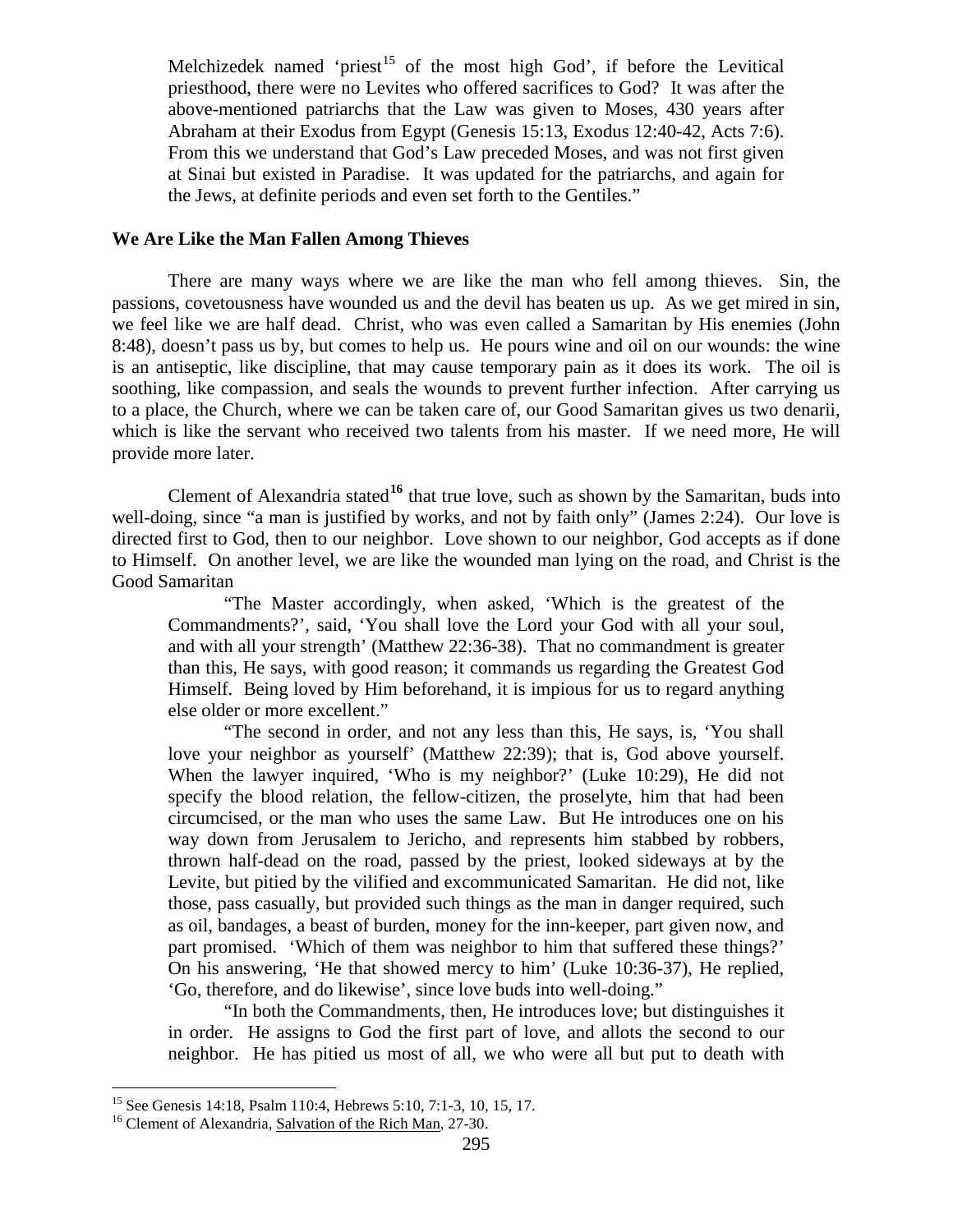many wounds, fears, lusts, passions, pains, deceits, and pleasures by the rulers of darkness? Of these wounds the only physician is Jesus, who cuts out the passions thoroughly by the root. He does not do as the Law does, with bare effects<sup>[17](#page-9-0)</sup>, but applies His ax to the roots of wickedness. He it is that poured wine on our wounded souls that brought the oil, which flows from the compassions of the Father, and gave it abundantly. He it is that produced the bindings of health and salvation that cannot be undone, Faith, Hope, Love. He it is that subjected angels, and principalities, and powers to serve us. They also shall be delivered from the vanity of the world through the revelation of the glory of the sons of God. We are therefore to love Him equally with God. And he who loves Christ Jesus does His will and keeps His Commandments. 'For not everyone that said to Me, Lord, Lord, shall enter the kingdom of heaven; but he that does the will of My Father' (Matthew 7:21). And 'Why call Me Lord, Lord, and not do the things which I say?' (Luke 6:46) 'And blessed are you who see and hear what neither righteous men nor prophets' have seen or heard (Matthew 13:16-17), if you do what I say."

"He then is first who loves Christ; and second, he who loves and cares for those who have believed on Him. For whatever is done to a disciple, the Lord accepts as done to Himself, and reckons the whole as His. 'Come, you blessed of My Father, inherit the kingdom prepared for you from the foundation of the world. For I was hungry, and you gave Me to eat' (Matthew 25:35 etc). And in another place, 'He that receives you; receives Me; and he that doesn't receive you, rejects Me'" (Matthew 10:40, Luke 10:16).

Ambrose of Milan applied**[18](#page-9-1)** the imagery of the wounded man, who was helped by the Samaritan, to those who have lapsed (denied the Faith) under persecution and succumbed to the pleasures and comforts of this life. In this way, he is wounded and half dead, and he needs both the comfort of the oil and the discipline or disinfectant of the wine.

"It is a twofold grace that everyone who believes might, in addition, suffer for the Lord Jesus. He who believes receives His grace, but he receives a second, if his faith is crowned by suffering. Peter received grace before he suffered, but when he suffered he received a second gift. And many who have not had the grace to suffer for Christ have nevertheless had the grace of believing on Him."

"Therefore, 'everyone that believes in Him should not perish' (John 3:15- 16). Let no one, whatever his condition, fear that he will perish, even after a fall. It may come to pass that the Good Samaritan may find someone going down from Jerusalem to Jericho; that is, falling back from the martyr's conflict to the pleasures of this life and the comforts of the world. We may be wounded by robbers, that is, by persecutors, and left half dead. That Good Samaritan, Who is the Guardian of our souls -- for the word 'Samaritan' means Guardian -- won't pass him by, but tend and heal him."

"He doesn't pass him by, because He sees in him some signs of life, so that there is hope that he may recover. Doesn't it seem to you that he who has fallen is half alive if faith sustains any breath of life? He is dead who completely casts God out of his heart. He who does not completely cast Him out, but under pressure from torments has denied Him for a time, is half dead. If he is dead, you cannot ask him to repent, seeing he cannot be healed? If he is half dead, pour in oil and wine, not wine without oil, oil for comforting and wine for the sting of

<span id="page-9-1"></span><span id="page-9-0"></span><sup>&</sup>lt;sup>17</sup> That is, He does not just say, "Thou shall not" to a stiff-necked people, but calls to those who have a willing heart. <sup>18</sup> Ambrose of Milan, <u>Two Books Concerning Repentance</u>, I, xi, 50-52.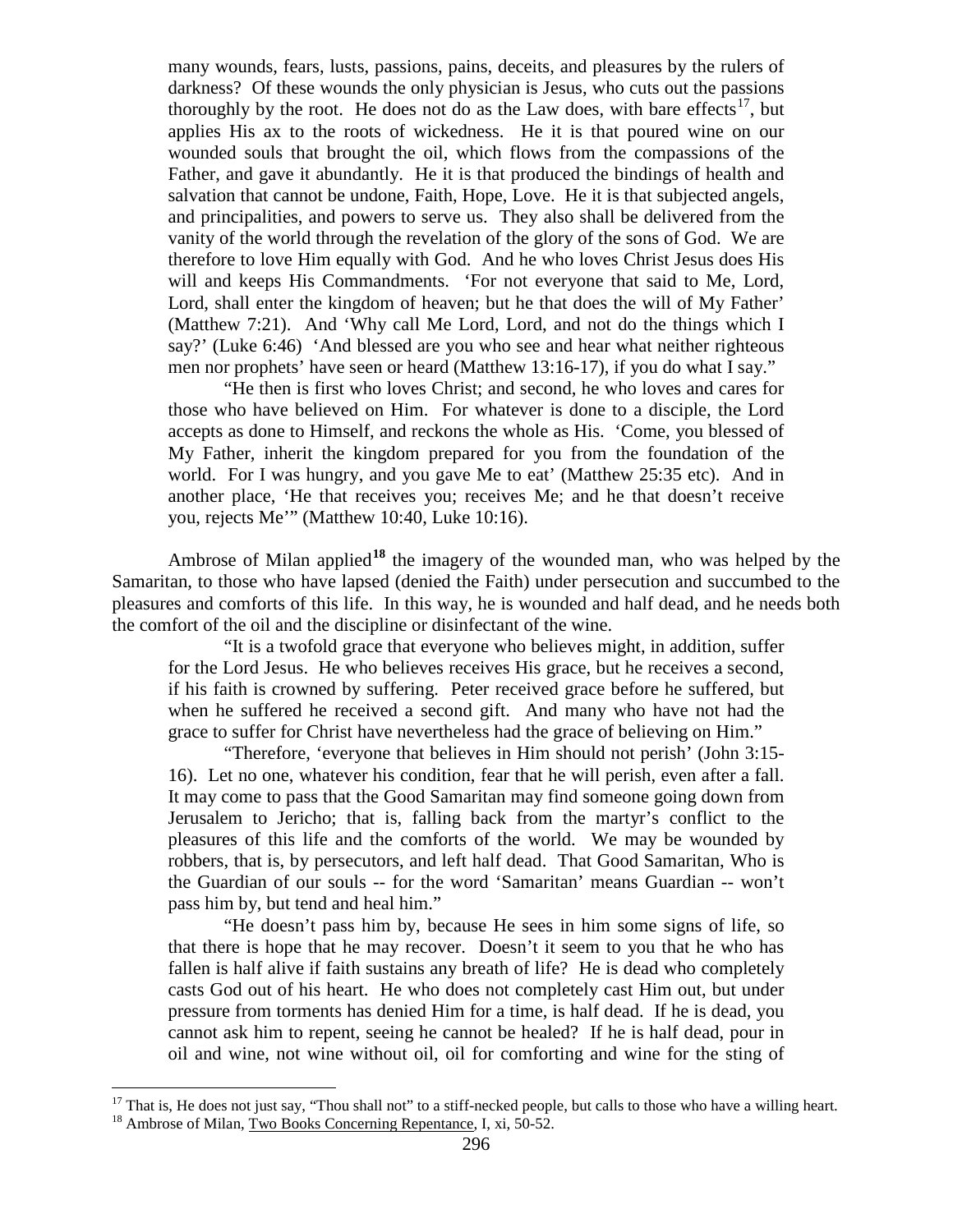disinfectant. Place him on your beast, give him over to the host, lay out two denarii for his cure, be a neighbor to him. You cannot be a neighbor unless you have compassion on him; for no one can be called a neighbor unless he has healed, not killed, another. If you wish to be called a neighbor, Christ says to you, 'Go and do likewise'" (Luke 10:37).

Gregory the Great, Pope of Rome, wrote<sup>[19](#page-10-0)</sup> to shepherds in the Church regarding the balance between compassion and discipline, where both are necessary. One extreme is the High Priest Eli, who was unable to discipline his sons out of excess compassion and lost everything. On the other hand, harsh discipline without compassion represents a lack of love. The Good Samaritan exhibits a balance in that he poured wine on the man's wounds as an antiseptic (discipline) but also poured oil on the wounds to soothe them (compassion).

"Eli, overcome by false affection, would not punish his delinquent sons, and smote himself along with his sons before the strict Judge (1 Samuel 4:17, 18). God said to him, 'You have honored your sons more than Me' (1 Samuel 2:29). The Lord also criticized the shepherds of Israel saying, 'That which was broken you have not bound up, and that which was cast away you have not brought back' (Ezekiel 34:4). One who has fallen away is brought back when anyone who has fallen into sin is recalled to a state of righteousness by pastoral diligence. For binding a fracture is similar to discipline subduing a sin; if not done, the injured might bleed to death for lack of the wound being compressed and constrained adequately.

But often a fracture is made worse, when it is bound too tight, so that the cut is more severely felt from being constrained improperly. Wounds of sin in subordinates should be done with great carefulness, so that it exercises discipline against delinquents, but retains loving-kindness. Care should be taken that a ruler shows himself to his subjects as a mother in loving-kindness, and as a father in discipline. It should be done with anxious overview, so that neither discipline is rigid nor loving-kindness is lax. There is much lacking both to discipline and to compassion, if one is used without the other. Rulers ought to exercise both compassion justly considerate, and discipline affectionately severe towards their subjects. For the Truth teaches, the man is brought by the care of the Samaritan half dead into the inn, and both wine and oil are applied to his wounds (Luke 10:34); the wine to make them smart, the oil to soothe them. For whoever superintends the healing of wounds needs to administer the wine to the smart of pain, and in oil the softness of loving-kindness. Through wine what is festering may be purged, and through oil what is curable may be soothed. Gentleness must be mingled with severity; a sort of compound must be made of both, so that subjects are neither overcome by too much severity, nor relaxed by too great kindness. This is well signified by that ark of the tabernacle, in which, together with the tablets, there was a rod and manna (Hebrews 9:4). With knowledge of sacred Scripture in the good ruler's heart there is the rod of constraint, there should be also the manna of sweetness. David said, 'Your rod and Your staff, they have comforted me' (Psalm 23:4). For with a rod we are disciplined, with a staff we are supported. If, then, there is the constraint of the rod for striking, there should be also the comfort of the staff for supporting. Therefore let there be love, but not weakness; let there be vigor, but not aggravation; let there be zeal, but not

<span id="page-10-0"></span><sup>&</sup>lt;sup>19</sup> Gregory the Great, Book of Pastoral Rule, II, 6.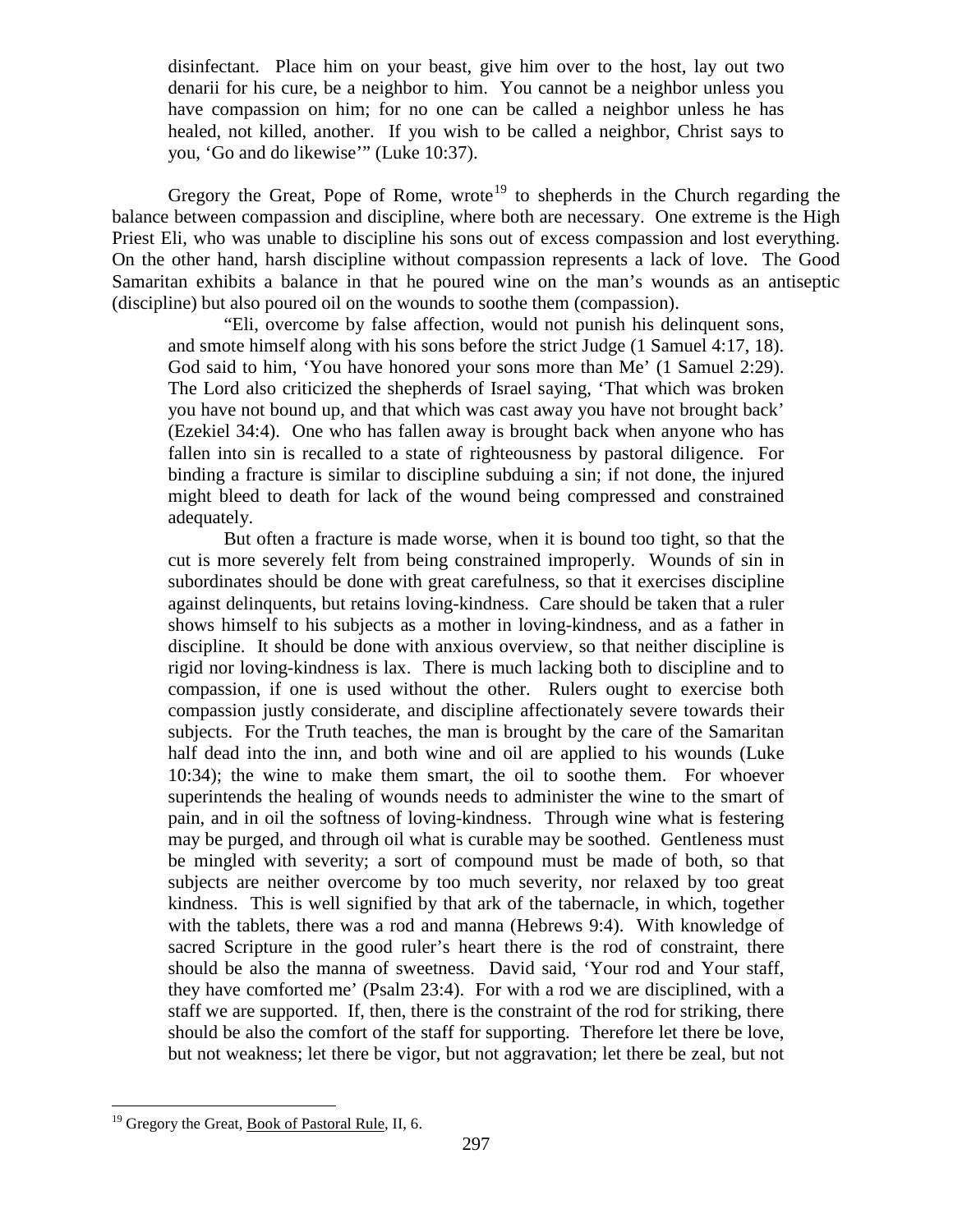senseless burning; let there be pity; but not sparing more than is expedient. Justice and mercy blend themselves together in the best rule.

Irenaeus likened<sup>[20](#page-11-0)</sup> the dew on the fleece for Gideon to the Holy Spirit diffusing throughout the world. We are the ones who had fallen among thieves that the Holy Spirit cares for; we receive the two denarii for our care to make us fruitful and bring an increase to our Master

"Gideon, foreseeing the gracious gift of God, changed his request, and prophesied that there would be dryness upon the fleece of wool (a type of the people), on which alone at first there had been dew (Judges 6:36-40). This indicates that those people should no longer have the Holy Spirit from God, as Isaiah said, 'I will also command the clouds, that they rain no rain upon it' (Isaiah 5:6). But that the dew, which is the Spirit of God, who descended upon the Lord, should be diffused throughout the earth. This is 'the spirit of wisdom and understanding, the spirit of counsel and might, the spirit of knowledge and piety, the spirit of the fear of God' (Isaiah 11:2). This Spirit He conferred on the Church, sending the Comforter from heaven throughout the entire world. The Lord also told us that the devil, like lightning, was thrown down from heaven. We need the dew of God, that we might not be consumed by fire, nor rendered unfruitful. Where we have an accuser, there we need an Advocate, the Lord commending to the Holy Spirit His own man, who had fallen among thieves. He Himself had compassion, and bound up his wounds, giving two royal denarii. We, receiving by the Spirit the image and superscription of the Father and the Son, might cause the denarius entrusted to us to be fruitful, counting out the increase to the Lord."

John Chrysostom stated<sup>[21](#page-11-1)</sup> that we should not be overly curious about the spiritual condition of those that we give help to. The Samaritan didn't do this to the wounded man, but gave him help immediately. Being overly curious and selective can take away the greater part of charity. Even if we are dealing with an unbeliever, he may be sanctified by someone else.

"I beseech you, brethren, to minister to the saints. For every believer is a saint in that he is a believer. Though he is a person living in the world, he is a saint. 'The unbelieving husband is sanctified by the wife, and the unbelieving wife by the husband' (1 Corinthians 7:14). See how the faith makes the saint? If then we see even a secular person in misfortune, let us stretch out a hand to him. Let us not be zealous for those only who dwell in the mountains; they are indeed saints both in manner of life and in faith; these others however are saints by their faith, and some of them also in manner of life. Let us not, if we see a monk thrown into prison, in that case go in to visit; but if it is a secular person, refuse to go in. He also is a saint and a brother."

"What then, you say, if he is unclean and polluted? Listen to Christ saying, 'Judge not that you be not judged' (Matthew 7:1). Help him for God's sake! Even if we see a heathen in misfortune, we ought to show kindness to him, and to every man without exception who is in misfortunes, and much more to a believer who is in the world. Listen to Paul, saying, 'Do good to all men, but especially to those who are of the household of faith' (Galatians 6:10).

<span id="page-11-0"></span><sup>&</sup>lt;sup>20</sup> Irenaeus of Lyon,  $\frac{\text{Against } \text{Heresies}}{\text{21}}$  John Chrysostom, Homilies on Hebrews, X, 7-8.

<span id="page-11-1"></span>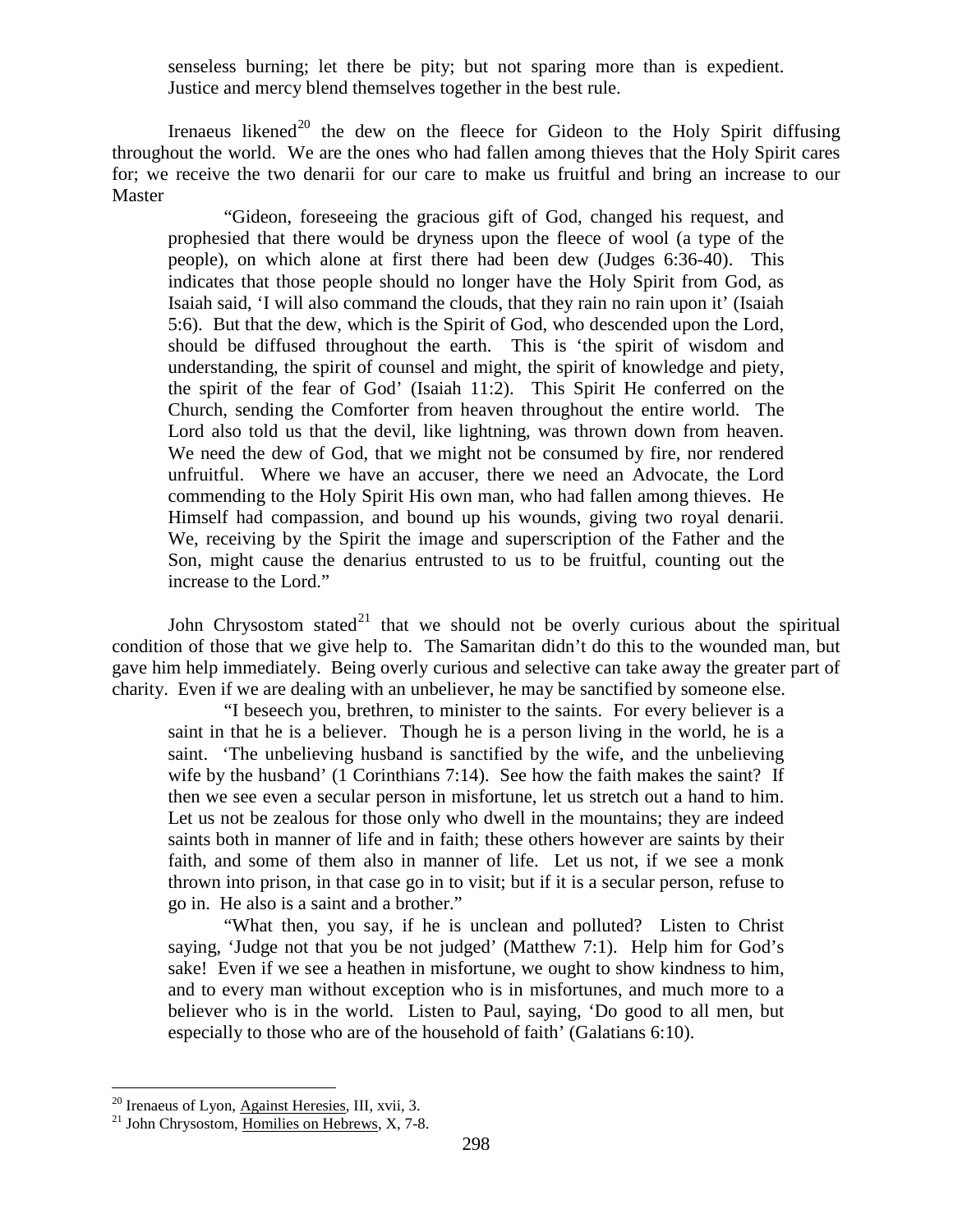I don't know why this notion has been introduced, or where this custom has prevailed. For he that only helps monks, and with others is over-curious in his inquiries, and says, 'unless he be worthy, unless he be righteous, unless he work miracles, I won't stretch out my hand'; such a one has taken away the greater part of charity. In time he will destroy the act of charity itself. And yet that is charity, which is shown towards sinners, towards the guilty. This is charity, not the pitying those who have done well, but those who have done wrong."

"Listen to the Parable! 'A certain man went down from Jerusalem to Jericho, and fell among thieves' (Luke 10:30-37). When they had beaten him, they left him next to the road, having badly bruised him. A certain Levite came, and when he saw him, he passed by; a priest came, and when he saw him, he hurried past. A certain Samaritan came, and showed great care for him. He 'bandaged his wounds' (Luke 10:34), dropped oil on them, set him upon his donkey, 'brought him to the inn, said to the host, Take care of him' (Luke 10:35). Observe his great liberality, 'I will give you whatever you shall spend'. Who then is his neighbor? 'He that showed mercy on him! Go then also and do likewise' (Luke 10:37). What a parable He spoke! He didn't say that a Jew did this to a Samaritan, but that a Samaritan showed all that liberality. Having then heard these things, let us not care only for 'those that are of the household of faith' (Galatians 6:10), and neglect others. If you see any one in affliction, do not be curious to inquire further. His being in affliction involves a just claim to your aid. For if you see a donkey choking, you raise him up, and do not curiously inquire whose he is. Much more about a man, one ought not to be over-curious in inquiring whose he is. He is God's, whether he is heathen or Jew; since even if he is an unbeliever, still he needs help. If it had been committed to you to inquire and to judge, you would have had something to say. But, as it is, his misfortune does not allow you to search out these things. Even about men in good health, it is not right to be over-curious, or to be a busybody in other men's matters; much less about those that are in affliction."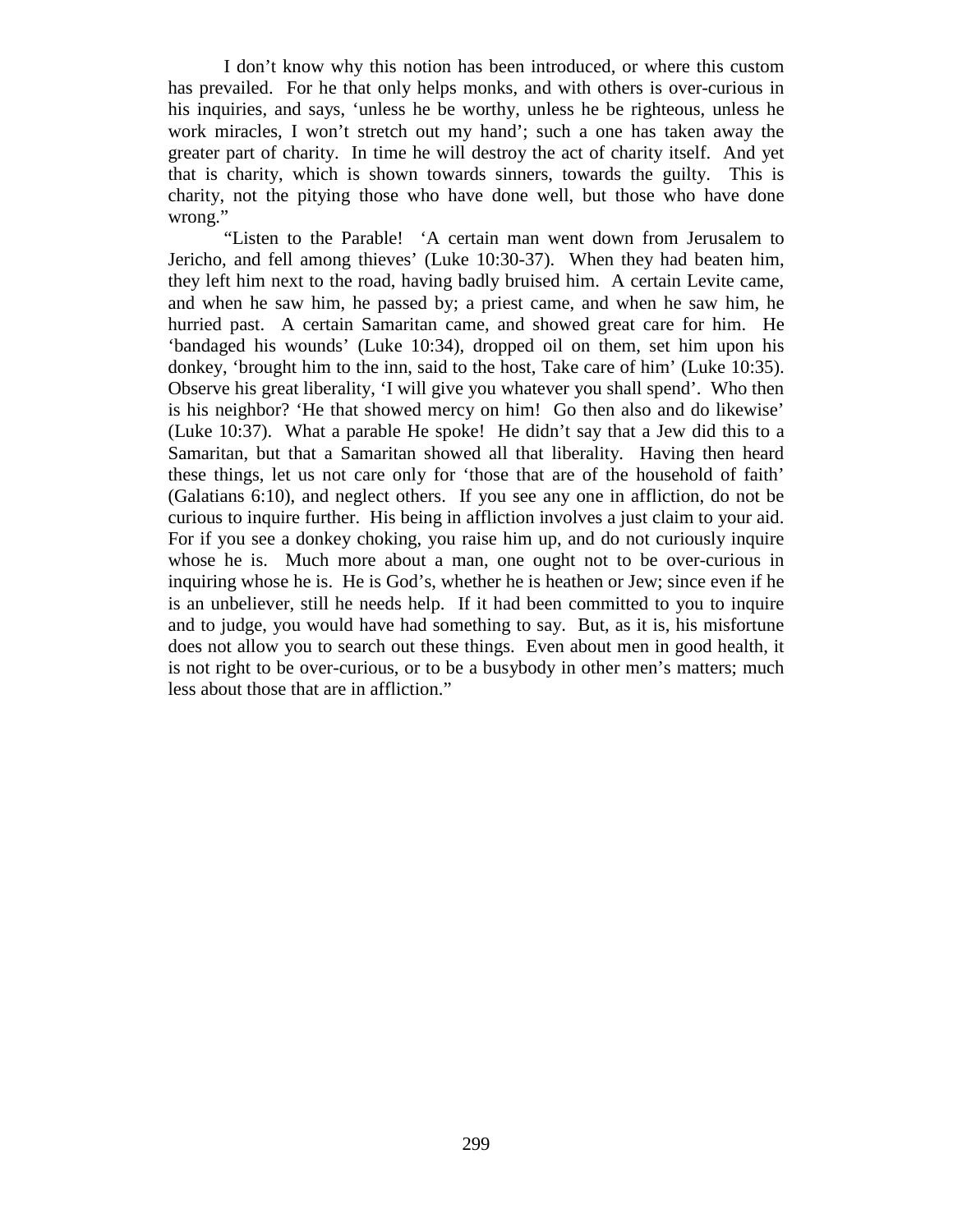# *THE TRAINING OF PAUL*

# **November 10, 2012 20th Sunday after Pentecost Revision D**

## <span id="page-13-0"></span>**Epistle: Galatians 1:11-19**

Today's Epistle lesson is also used in the Eastern lectionary for the 20th Sunday after Pentecost. In the West, the Epistle text is sometimes used for the 5th Sunday of Trinity.

Today's Epistle lesson is also used in the Eastern lectionary for the 20th Sunday after Pentecost. In the West, the Epistle text is sometimes used for the 5th Sunday of Trinity.

The subject of today's Epistle is the early life of the Apostle Paul between his conversion and the beginning of his First Missionary Journey where the Church in Antioch sent him out. During this time, Paul also had a "flight to Egypt" experience where he had to escape from a garrison of soldiers (about 400 men, Acts 21:31, 23:23).

The context of the Epistle lesson is just how the Apostle Paul came to be an Apostle and how he got to know what he knew. To explain this, we need to go beyond just the Epistle text and cover Paul's life prior to 45 AD.

# <span id="page-13-1"></span>**Some Dates as References**

Paul's life as an Apostle began in 45 AD when Barnabas went to Tarsus to get him and brought him to Antioch. Paul and Barnabas then taught in the Church in Antioch for a year (Acts 11:25-26) before being sent out by the Church on their First Missionary Journey (Acts 13:1-4) in about 46 AD. Upon their return, they went up to Jerusalem for the Council of Jerusalem in 48 AD (Acts 15, Galatians 2:1-10).

There are three places in Paul's epistles that give us some dates prior to 45 AD. Two of them involve the context of the Epistle lesson:

• Galatians 2:1 - Paul's conversion occurred 14 years before the Council of Jerusalem or 34 AD<sup>[22](#page-13-2)</sup>

Copyright  $\circ$  Mark Kern 2007

<span id="page-13-2"></span> $22$  The context is his going up to Jerusalem. He didn't go up to Jerusalem immediately following his conversion (Galatians 1:17), but he did three years later (Galatians 1:18) and 14 years later (Galatians 2:1).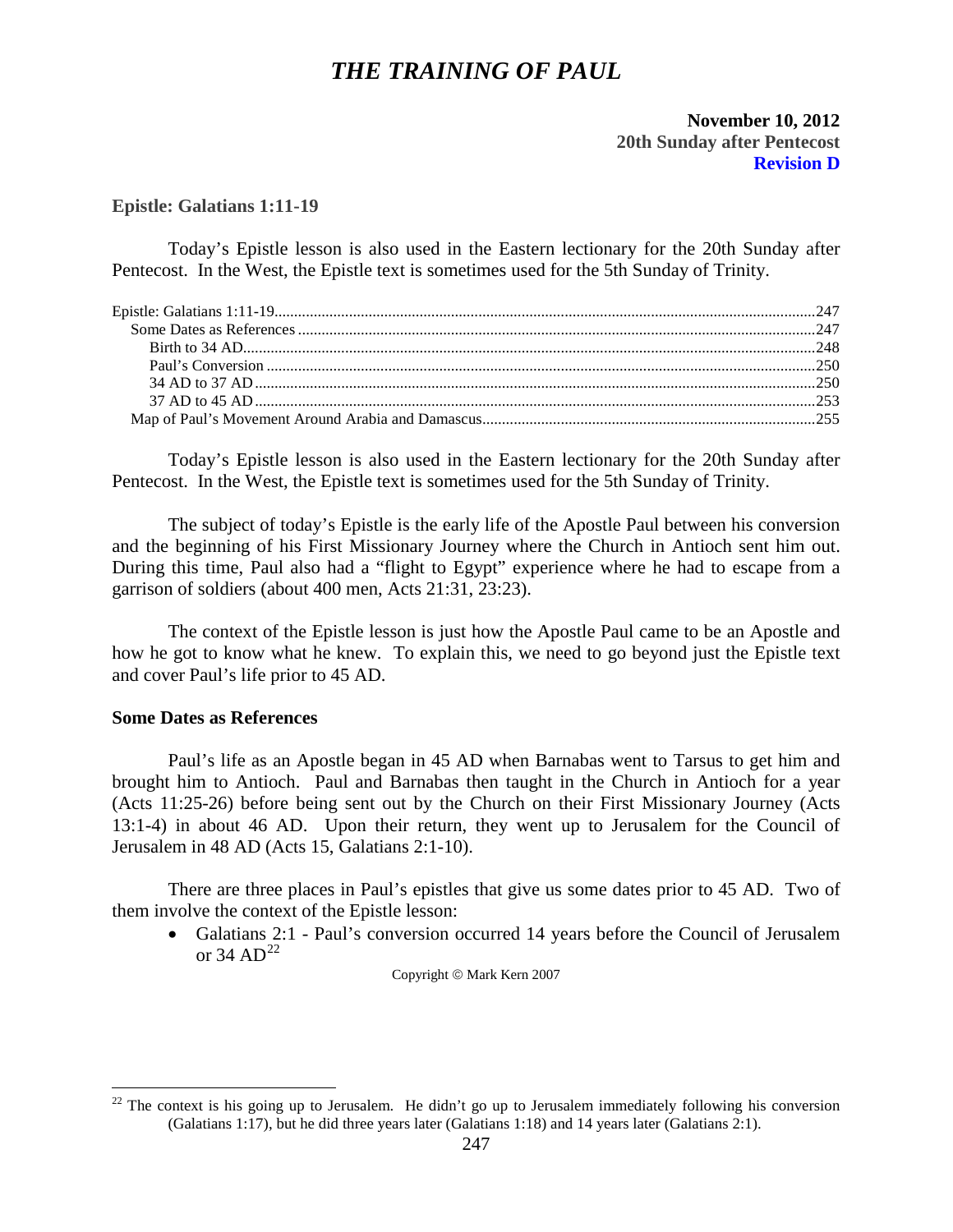- Galatians 1:18 Paul went to see Peter and James in Jerusalem 3 years after his conversion or 37 AD
- 2 Corinthians 12:2 Paul had a vision of heaven 14 years prior to writing 2 Corinthians. Since 2 Corinthians was written in 55 AD, his vision occurred in 41 AD

<span id="page-14-0"></span>Let us look at these periods in the life of the Apostle Paul more closely.

### **Birth to 34 AD**

Paul was born in Tarsus of Cilicia probably between 5 AD and 10 AD, and was a Pharisee along with his father (Acts 23:3, 23:6). His father was a Roman citizen, and thus Paul was also (Acts 22:27-28). As was customary, all Jewish boys learned a trade as part of their education. Paul's trade was tent making (Acts 18:1-3); this would prove very helpful later on (Acts 20:32-35, 1 Corinthians 9:6-12). Paul continued his education in Jerusalem under Gamaliel, the most respected Rabbi of that day (Acts 22:3, 5:34). This higher education usually began about age 16-17 for Jewish boys where some type of formal education usually began at age 6. Paul was an excellent student and advanced beyond many of his contemporaries, being "exceedingly zealous for the traditions of his fathers" (Galatians 1:14). In the late 20's AD, it is possible that Paul came with other Pharisees to be baptized by John the Baptist. John refused to baptize the Pharisees (Luke 7:30) and called them a brood of vipers (Matthew 3:7).

In 30 AD, when the Holy Spirit came at Pentecost, Paul began to persecute the Church. Paul may have been a junior member of the Sanhedrin; he mentions that he cast his vote in favor of putting some Christians to death (Acts 26:10). In 31 AD (almost a year after Pentecost), Paul was present at the stoning of Stephen (Acts 22:19-20, Acts 7:59-8:3).

The martyrdom of Stephen began as a dispute with the Synagogue of the Freedmen (people from Cyrene, Alexandria, Cilicia and Asia). They were not able to resist the wisdom and the Spirit by which Stephen spoke (Acts 6:9-10). Since Paul was from Cilicia, he may have been personally involved in this dispute. According to tradition<sup>23</sup>, Paul was also a relative of Stephen.

For the next three years, Paul "persecuted the Way to the death, binding and delivering into prisons both men and women" (Acts 22:4). He "punished them often in every synagogue and compelled them to blaspheme; and being exceedingly enraged against them, he persecuted them even to foreign cities" (Acts 26:11).

John Chrysostom pointed out<sup>[24](#page-14-2)</sup> some interesting contrasts in the life of the Apostle Paul. Paul persecuted the Church out of ignorance (1 Timothy 1:13), but yet he was extremely knowledgeable in the Law. The Jewish leaders persecuted the Christians out of love for power, but Paul did it out of zeal for doctrine. Paul's teacher, Gamaliel, was not like the other Jewish leaders, and does not seem to have a love for power like them; perhaps he instilled this in Paul. Paul was given mercy because of his ignorance; the other Jewish leaders were not given mercy because they did things willfully.

"'But I obtained mercy because I did it ignorantly in unbelief'. Why then did other Jews not obtain mercy? Because what they did, they didn't do ignorantly, but willfully, well knowing what they did. For this we have the testimony of John, 'Many of the Jews believed on Him, but because of the

<span id="page-14-1"></span><sup>&</sup>lt;sup>23</sup> Nickolai Velimirovic, <u>Prologue From Ochrid</u>, Lazarica Press, Birmingham, 1986, December 27.<br><sup>24</sup> John Chrysostom, Homilies on 1 Timothy, III, v. 13.

<span id="page-14-2"></span>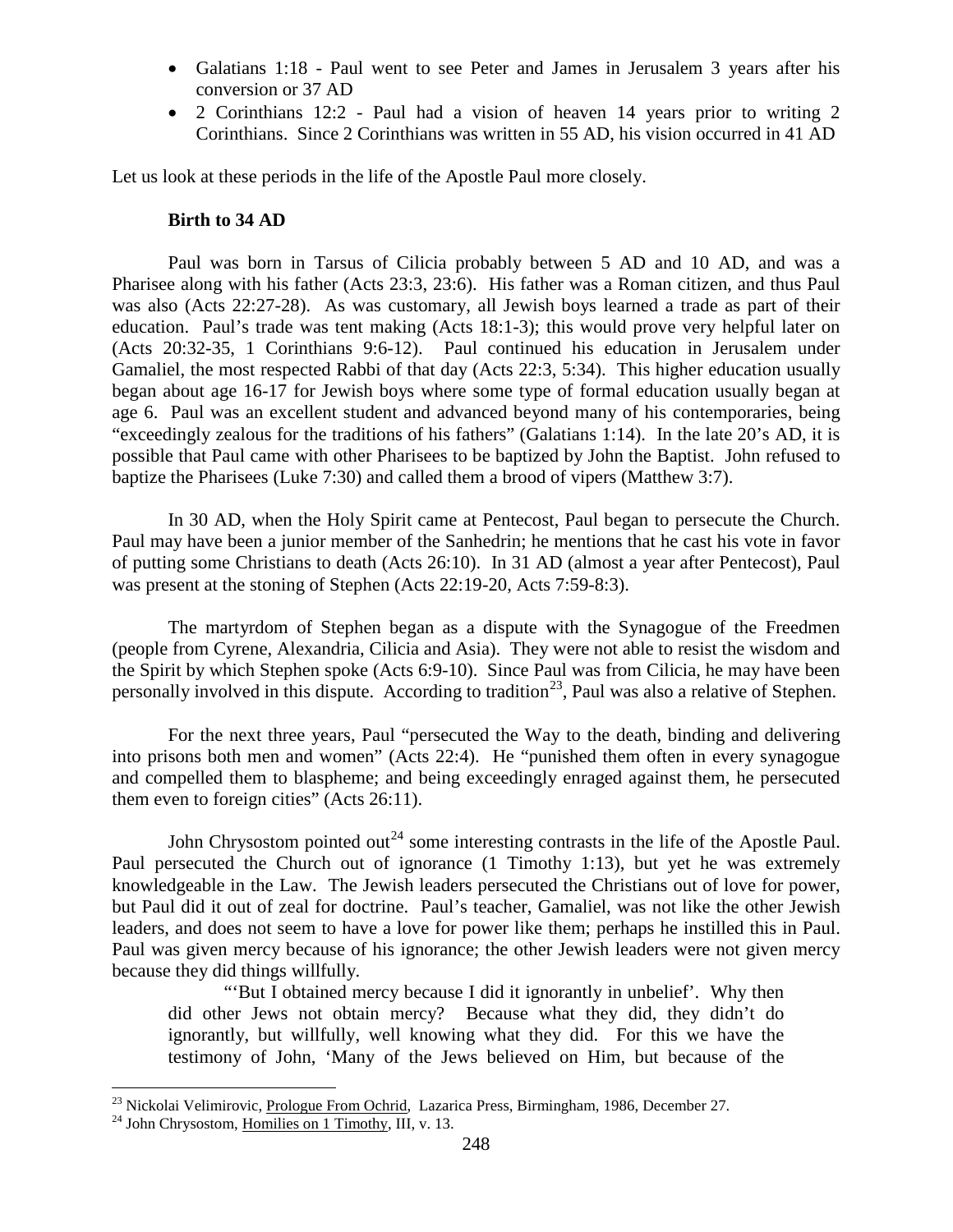<span id="page-15-0"></span>Pharisees they did not confess Him. They loved the praise of men more than the praise of God' (John 12:43). And Christ again said to them, 'How can you believe, who receive honor one of another' (John 5:44)? The parents of the blind man 'said these things for fear of the Jews, lest they should be put out of the synagogue' (John 9:22). The Jews themselves said, 'Perceive you how we avail nothing? Behold, the world is gone after Him' (John 12:19). Thus their love of power was everywhere in their way. When they admitted that no one can forgive sins but God only, and Christ immediately did that very thing, which they had confessed to be a sign of divinity, this could not be a case of ignorance. But where was Paul then? Perhaps one should say he was sitting at the feet of Gamaliel, and took no part with the multitude who conspired against Jesus. For Gamaliel does not appear to have been an ambitious man. Then how is it that afterwards Paul was found joining with the multitude? He saw the doctrine growing, and on the point of prevailing, and being generally embraced. For in the lifetime of Christ, the disciples consorted with Him, and afterwards with their teachers, but when they were completely separated, Paul did not act as the other Jews did, from the love of power, but from zeal. For what was the motive of his journey to Damascus? He thought the doctrine was pernicious, and was afraid that the preaching of it would spread everywhere. But with the Jews it was no concern for the multitude, but the love of power, that influenced their actions. Hence they say, 'The Romans will come and take away both our place and nation' (John 11:48). What fear was this that agitated them, but that of man? But it is worthy of inquiry, how one so skillful in the Law as Paul could be ignorant? It is he who says, 'which He had promised before by His holy prophets' (Romans 1:2). How is it then that you know not, you who are zealous of the Law of their fathers, who were brought up at the feet of Gamaliel? Yet those who spent their days on lakes and rivers, and the publicans, have embraced the Gospel, while those that studied the Law are persecuting it! It is for this he condemns himself, saying, 'I am not fit to be called an Apostle' (1 Corinthians 15:9). It is for this he confesses his ignorance, which was produced by unbelief. For this reason, he says, he obtained 'mercy' (1 Timothy 2:16). What then does he mean when he says, 'He counted me faithful?' (1 Timothy 1:12) He would give up no right of his Master's; even his own part he ascribed to Him, and assumed nothing to himself, nor claimed for his own the glory which was due to God. Hence in another place we find him exclaiming, 'Sirs, why do you these things to us? We also are men of like passions with you' (Acts 14:15). So again, 'He counted me faithful'. And again, 'I labored more abundantly than they all, yet not I, but the grace of God which was with me' (1 Corinthians 15:10). And again, 'It is He that works in us both to will and to do' (Philippians 2:13). In acknowledging that he 'obtained mercy', he admits that he deserved punishment, since mercy is for such. And again in another place he says of the Jews, 'Blindness in part is happened to Israel'" (Romans 11:25).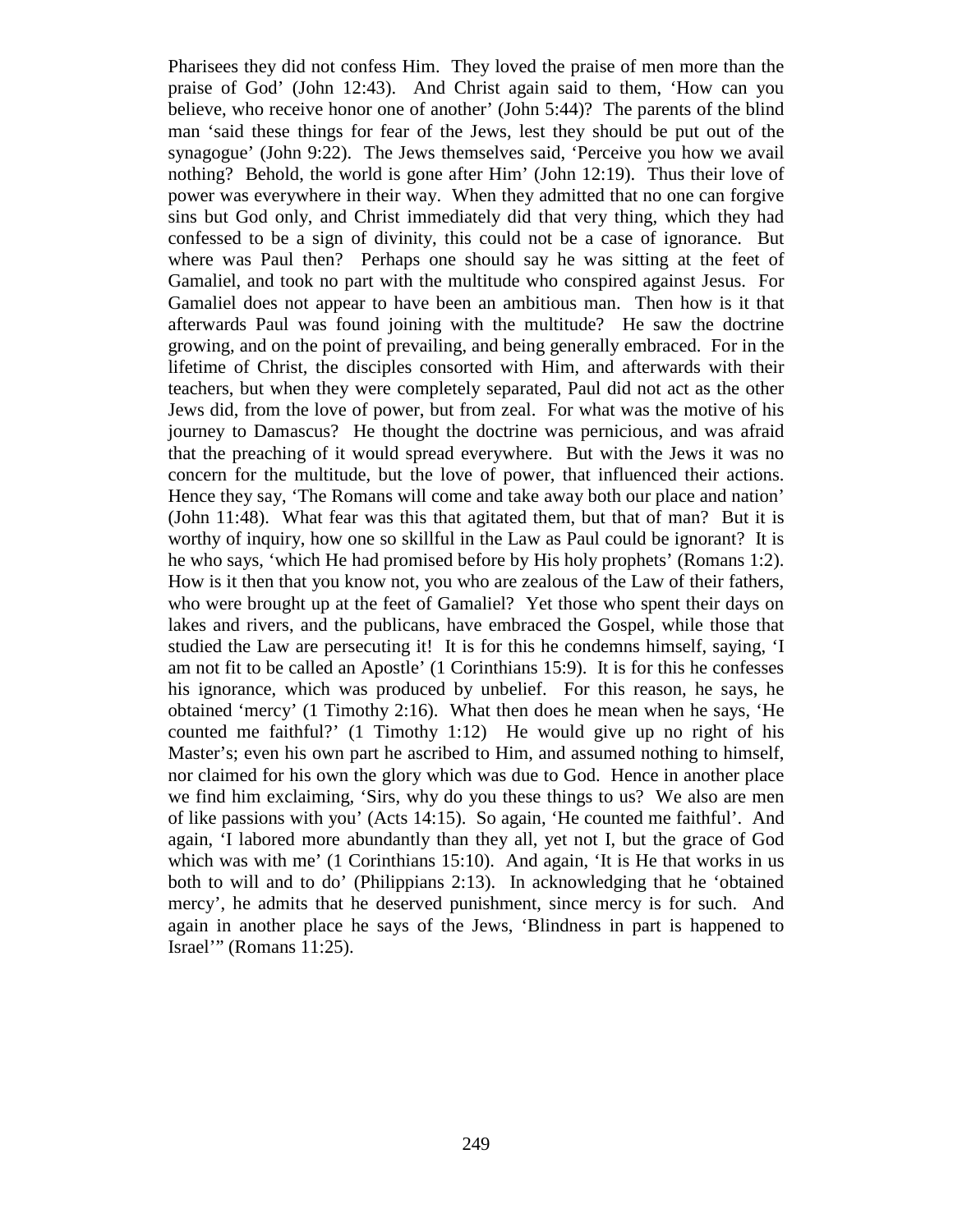# **Paul's Conversion**

Armed with letters from the high priest to the synagogues of Damascus (Acts 9:1-2), Paul headed north to seek out Christians that had scattered because of his persecution (Acts 8:4). On the road to Damascus, Paul met the Lord and was struck blind (Acts 9:3-8). In that encounter, the Lord told Paul to go into the city of Damascus where he would be told what to do. The Lord also told Paul that He would send him to the Gentiles that they also might have an inheritance among the faithful (Acts 26:16-18).

Meanwhile in Damascus, the Apostle Ananias also had a vision (Acts 9:10-12). Ananias was one of the original Seventy and was one of the people Paul was looking for, and Ananias knew it (Acts 9:13-14). The Lord told Ananias that Paul was coming and that:

- Paul had been told that a man named Ananias would lay hands on him to restore his sight (Acts 9:12).
- Paul would evangelize the Gentiles and proclaim Christ to kings and to Israel (Acts 9:15).
- The Lord would show Paul how much he needed to suffer for the Lord's Name's sake (Acts 9:16).

Ananias went right away to the house on the street called Straight where Paul was staying and laid hands on him, restored his sight and baptized him. Located at this address today is the Patriarchate of the Church of Antioch.

## **34 AD to 37 AD**

<span id="page-16-0"></span>Paul spent some days with the disciples of Damascus after his baptism (Acts 9:19-20). Undoubtedly, Ananias and Paul talked about their visions: that Paul was a chosen vessel to evangelize the Gentiles and would suffer a lot. In our Epistle reading, Paul stated that he did not immediately confer with flesh and blood (Galatians 1:16), but he went to Arabia for a while (Galatians 1:17). The implication is that he spent the greater part of three years (34-37 AD) in Arabia (Galatians 1:18). See Figure 1 for a map of Paul's movement in and around Damascus and Arabia.

To a Jew in the 1<sup>st</sup> Century "Arabia" did not necessarily mean the entire Arabian Peninsula. Josephus wrote that Arabia could be seen to the East from a tower in Jerusalem. In the  $2<sup>nd</sup>$  Century, the kingdom of Nabatea was established as generally to the East of Palestine. This area was generally referred to as Arabia by residents of Palestine (see map). Note that Nabatea includes both the area surrounding Damascus and the area of Decapolis evangelized by the healed demoniacs in Mark 5:20 (see also Matthew 8:28).

The politics of this area was somewhat in turmoil at the time of Paul's conversion. From an article<sup>[25](#page-16-1)</sup> in Bible Review that gives a historical perspective to Nabatea:

"Although the mother of Herod the Great came from an eminent Nabatean family, he later fought the Nabateans in a war that he won only after suffering heavy losses. The Nabateans, in return, enthusiastically provided auxiliary troops to aid the Roman governor of Syria in brutally suppressing the Jewish revolt that followed Herod's death" (about 4 BC).

"In order to calm the tensions between the two peoples, one of Herod's sons, Herod Antipas, married the daughter of the Nabatean king, Aretas IV.

<span id="page-16-1"></span><sup>&</sup>lt;sup>25</sup> Jerome Murphy-O'Connor, "What Was Paul Doing in Arabia?" Bible Review, October 1994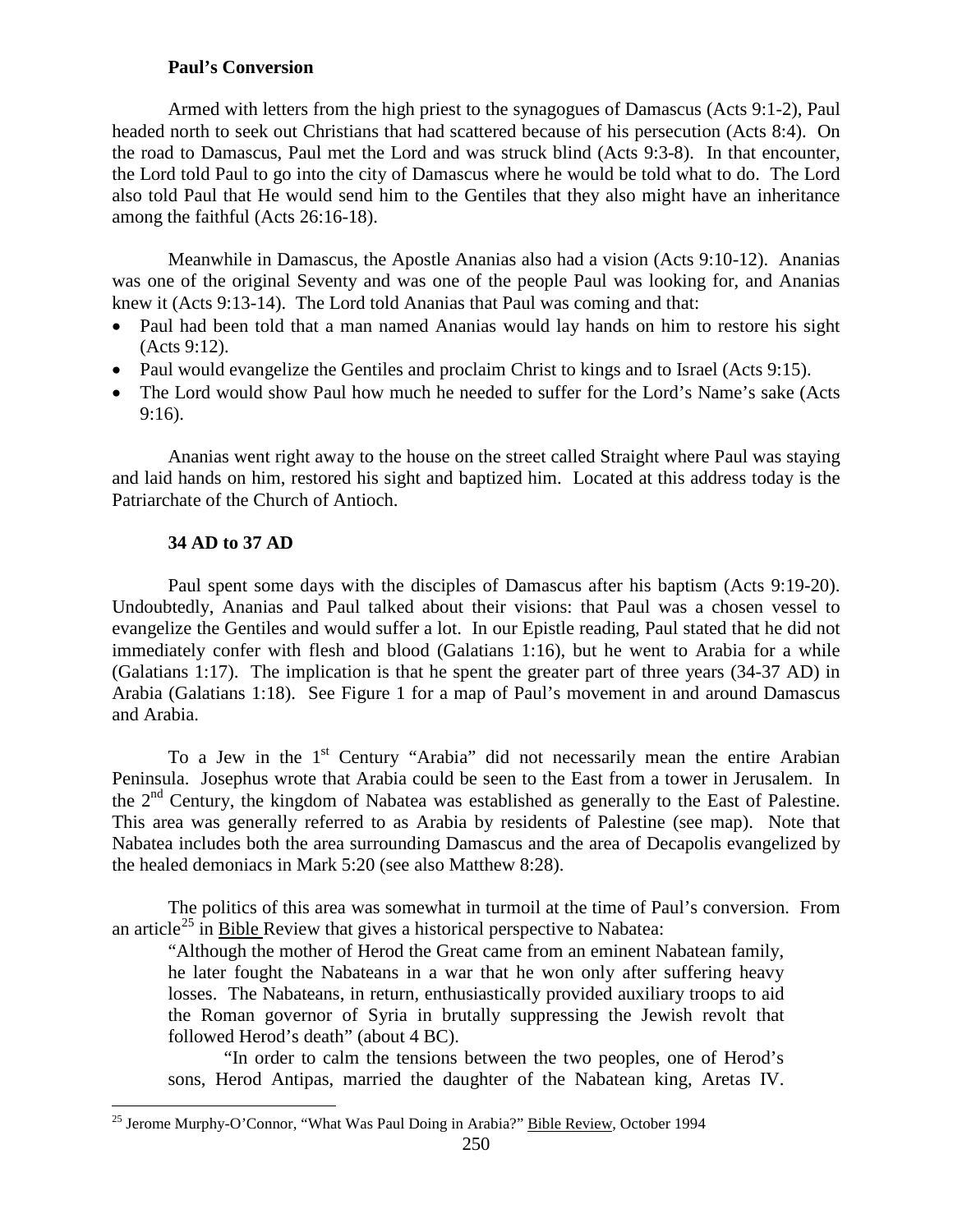However, in about 23 AD he divorced her in order to marry Herodias, the wife of his half-brother Philip. John the Baptist criticized this marriage, as reported both by Josephus and the Gospels, with the result that John was imprisoned and then beheaded (Matthew 14:3-12; Mark 6:17-29, Luke 4:19-20). Using a disputed border as an excuse, the Nabatean king attacked Galilee to avenge the insult to his daughter."

"The Nabatean king knew from experience that Rome had little patience with warlike actions between the client kings who guarded the eastern frontier of the empire. He thus had every reason to feel anxious not only about Jewish reaction, but about Roman reaction to his attack on Galilee. The Roman emperor was perfectly capable of reacting quickly and decisively. All he had to do was to give an order to the governor of Syria, who had four legions at his disposition."

Just as the Nabatean King Aretas was expecting the reaction from Rome, Paul [a Jew, a Pharisee, and the son of a Pharisee] went to Arabia.

Prior to leaving for Arabia, Paul had begun to preach Christ in the synagogues of Damascus (Acts 9:20). Those who heard him were amazed since they knew that Paul tried to destroy Christians in Jerusalem, and had come to Damascus to do the same (Acts 9:21-22). After his return to Damascus from Arabia, the amazement and consternation turned into a murder plot against Paul. The Jews hatched the plot (Acts 9:24) and got the governor of Damascus under King Aretas to go along (2 Corinthians 11:32). With an Ethnarch guarding the city looking for Paul, the Christians let Paul down in a basket through a window in the city wall (Acts 9:25, 2 Corinthians 11:32-33) and he escaped, heading for Jerusalem.

The Twelve had divided the world up into different regions, and then they drew lots to see who would go where. The Apostle John had drawn the region of Asia Minor<sup>[26](#page-17-0)</sup>, but he couldn't go there until after the death of the Virgin Mary, since the Lord had directed him to care for her (John 19:25-27). On Paul's missionary journeys, he filled in for John in Asia Minor until John could get there. Paul did something similar during his first three years as a believer in Arabia. Timon, of the Seventy and of the first seven deacons, was later Bishop of Bostra in Arabia. Paul laid the groundwork for Timon. John Chrysostom noted<sup>[27](#page-17-1)</sup> Paul's fervent, yet extremely humble, character, as he began his life as an Apostle. He desired to go to places that the Twelve and the Seventy hadn't taken up the preaching of the Word yet.

"Paul was a fervent soul! He desired to go to regions not yet cultivated, which were in a wild state. Had he remained with the Apostles, since he had nothing to learn, his preaching would have been limited, for they needed to spread the Word everywhere. Thus this blessed man, fervent in spirit, undertook to teach wild barbarians, choosing a life full of battle and labor. He said, 'I went into Arabia', and added, 'and again I returned to Damascus' (Galatians 1:17). Observe his humility; he doesn't speak of his successes, or whom or the many he instructed. Yet such was his zeal, immediately after his baptism, that he confounded the Jews, and so exasperated them, that they and the Greeks lay in wait for him to kill him. This would not have been the case, had he not greatly added to the numbers of the faithful. Since the Jews were defeated in doctrine, they resorted to murder, which was a clear sign of Paul's superiority. But Christ did not allow him to be put to death, preserving him for his mission. Of these

<span id="page-17-0"></span> $26$  We can see this from Revelation 2 and 3, where John addresses some of the Churches in this region.

<span id="page-17-1"></span><sup>27</sup> John Chrysostom, Commentary on Galatians, Chapter 1, v. 17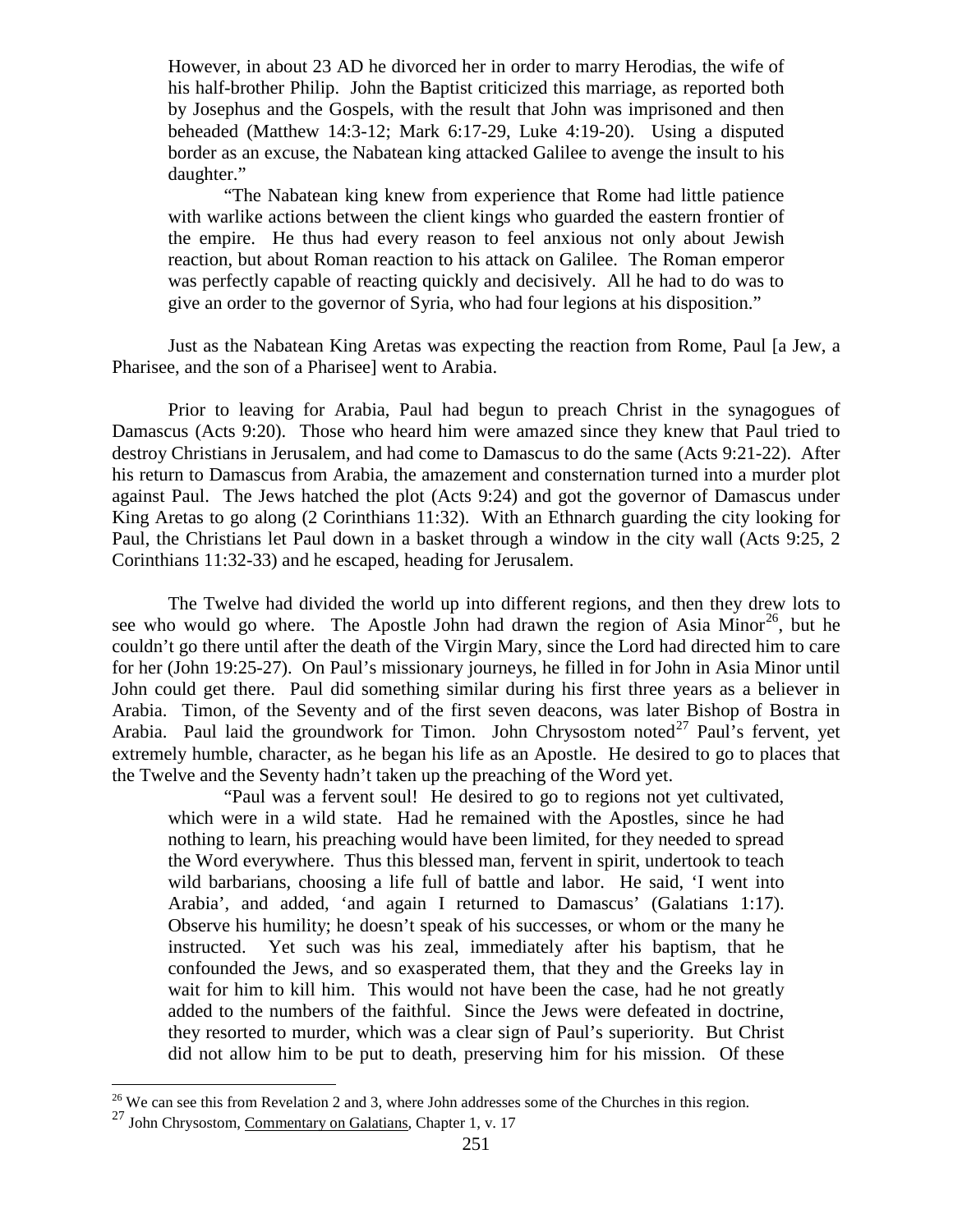successes, however, Paul says nothing. In all his writings, his motive is not ambition, nor to be honored more highly than the Apostles, nor because he is embarrassed at being taken lightly. He calls himself, 'one born<sup>[28](#page-18-0)</sup> out of due time', and, 'the first of sinners', and 'the last of the Apostles', and, 'not fit to be called an Apostle' (1 Corinthians 15:8). The one who said this had labored more than all of them; which is real humility. For he, who is conscious of no excellence, and speaks humbly of himself, is candid but not humble; but for Paul to say so after such accomplishments, is to be practiced in self-control."

"What great things did he achieve in the city of Damascus? He tells us that the governor<sup>[29](#page-18-1)</sup> under Aretas the king set guards about the whole city, hoping to trap this blessed man. This is a proof of the strongest kind that he was violently persecuted by the Jews. He says nothing of this, but, mentioning his arrival and departure, is silent concerning the events which occurred, nor would he have mentioned them (2 Corinthians 11:32) had not circumstances required it."

"'He said that after three years he went up to Jerusalem to visit Cephas' (Galatians 1:18). What can be lowlier than such a soul? After such successes, lacking nothing of Peter, not even his assent, but being of equal dignity with him, he went to him as his elder and superior. The only object of this journey was to visit Peter; thus he pays due respect to the Apostles, and regards himself as not even their equal. Which is plain from this journey, for Paul visited Peter for the same reason many of our brethren today visit with holy men. Or rather by a humbler feeling, for today they do so for their own benefit, but Paul, not for his own instruction or correction, but merely for the sake of honoring Peter by his presence. He says, 'to visit Peter'; he does not say to see (Greek: ideio), but to inquire about, (Greek: istoresai) a word, which those, who seek to become acquainted with great and splendid cities, apply to themselves. Worthy of such trouble did he consider the very sight of Peter. Paul did this again on his arrival at Jerusalem, after having converted many Gentiles; having reformed and brought to Christ Pamphylia, Lycaonia, Cilicia, and all nations in that quarter of the world, he first addressed himself with great humility to James, as to his elder and superior (Acts 21:17-19). Next he submitted to his counsel, and that counsel contrary to this Epistle. 'You see, brother, how many thousands there are among the Jews of those which have believed; therefore shave your head, and purify yourself' (Acts 21:20-24). Accordingly he shaved his head, and observed all the Jewish ceremonies; for where the Gospel was not affected, he was the humblest of all men. But where by such humility he saw any injured, he gave it up, for that was no longer being humble, but that could destroy the disciples."

Chrysostom continued<sup>[30](#page-18-2)</sup> to say that Paul, in his humility, referred to himself as "less than the least of all the saints" (Ephesians 3:8). In spite of being a blasphemer, a persecutor, and an insolent man (1 Timothy 1:13), he was given the grace to communicate the unsearchable riches of Christ to the Gentiles. Paul didn't call himself the least of the Apostles, but less than the least of all the saints. In his humility, Paul mourned his former sins, even though they were blotted out.

<span id="page-18-0"></span><sup>&</sup>lt;sup>28</sup> The Greek word *ektroma* means literally "an abortion".

<span id="page-18-1"></span><sup>&</sup>lt;sup>29</sup> The "governor" under Aretas was an Ethnarch. Archelaus (Matthew 2:22) was an Ethnarch, which is a higher position than a Tetrarch, such as Herod Antipas, Philip and Lysanias (Luke 3:1). Thus it was a higher ranking official who was after Paul, trying to kill him, than was after Peter (Acts 12:3). 30 John Chrysostom, Homilies on Ephesians, VII.

<span id="page-18-2"></span>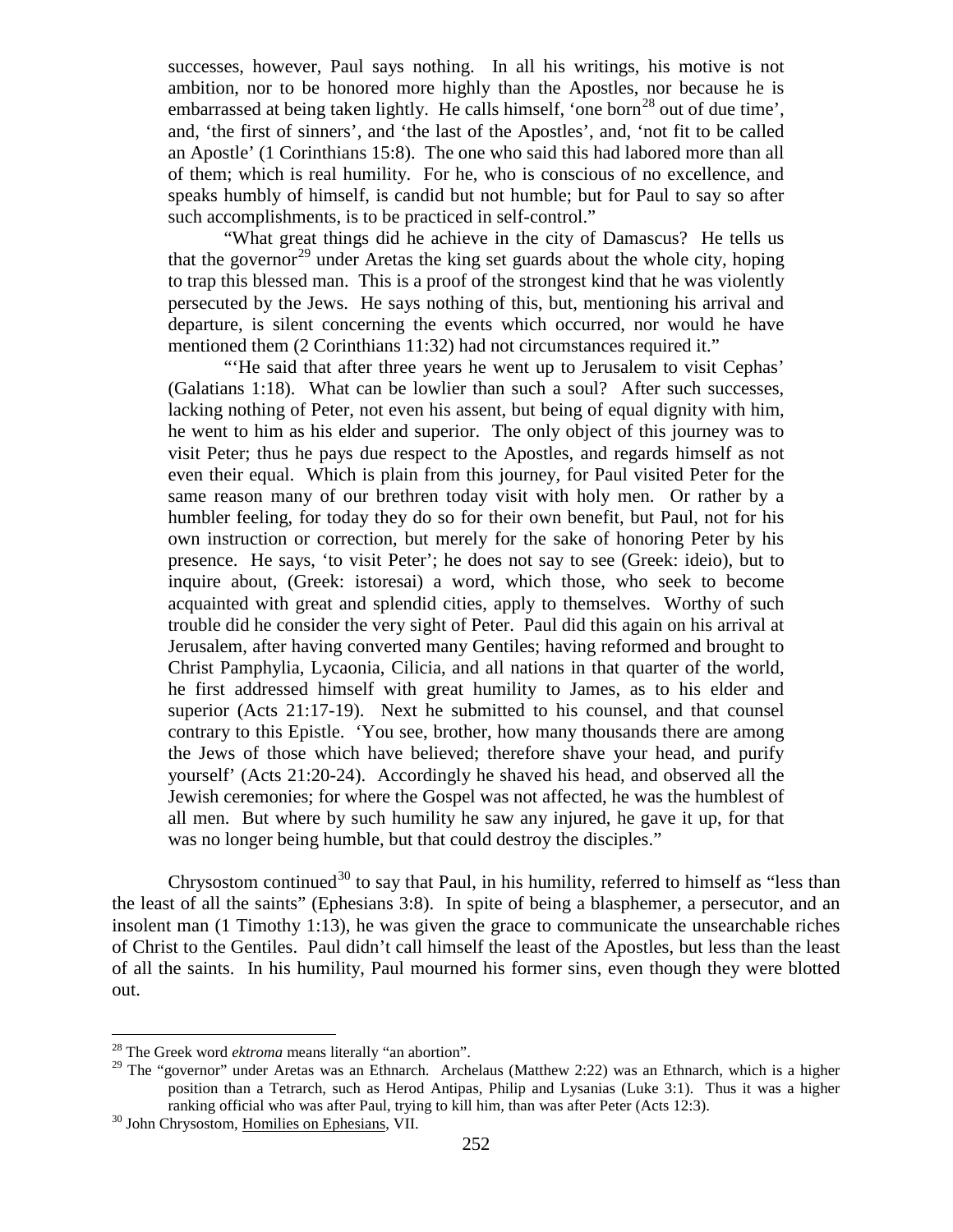## **37 AD to 45 AD**

<span id="page-19-0"></span>Arriving in Jerusalem, Paul met with Peter and James, the Lord's brother (Galatians 1:18- 19). This was his first visit to Jerusalem after his conversion and he only stayed 15 days. At first, the disciples in Jerusalem were afraid of him and didn't believe he was a disciple. But Barnabas, who had also studied<sup>[31](#page-19-1)</sup> under Gamaliel, took Paul in, introduced him to the Apostles, and declared to them concerning Paul's conversion (Acts 9:26-27). When Paul spoke boldly in the Name of Jesus and disputed with the Greek-speaking Jews, they also hatched a murder plot (Acts 9:29). This is why he only stayed 15 days in Jerusalem. When the brethren in Jerusalem found out about the murder plot, they hustled Paul down to Caesarea and off to his hometown of Tarsus (Acts 9:30). With Paul out of the way and no longer organizing the persecution of the Church, Judea, Galilee and Samaria had peace and multiplied considerably (Acts 9:31). This peace lasted until about 44 AD when Herod (Agrippa) killed James, the son of Zebedee, and tried to kill Peter also (Acts 12:1ff) because it pleased the Jews.

Before leaving Jerusalem, Paul had another vision from the Lord that confirmed the one he had at his conversion (Acts 22:17-21). In this vision, which occurred while Paul was praying in the Temple, the Lord warned him to get out of Jerusalem quickly because:

- They will not receive your testimony in Jerusalem
- The Lord would send him far from there to the Gentiles.

Paul spent the next 8 years in Tarsus (37 AD - 45 AD). During this time Paul had at least one other vision, this one greater than all the others. This vision occurred in 41 AD (14 years before the writing of 2 Corinthians in 55 AD). In this vision Paul was caught up into Paradise and heard things that he couldn't even speak about (2 Corinthians 12:2-4). This vision prepared Paul for his role as an Apostle since the Churches on earth are modeled after the Assembly of the Saints in heaven just as the Tabernacle in the wilderness was modeled after the Tabernacle in heaven (Exodus 25:9, 20; 26:30, Acts 7:44, Hebrews 8:5).

There was other foundational work that Paul did while he was in Tarsus that we don't notice until later. A number of the members of Paul's immediate family either came to know the Lord; or if they already did, the breach between them and Paul was repaired. According to tradition<sup>[32](#page-19-2)</sup>, Stephen, one of the first seven deacons was a kinsman of Paul and therefore some repair work on family relationships may have been necessary.

Some of Paul's kinsmen that are mentioned in the Scriptures are Herodion (Romans 16:11), Andronicus and Junius (Romans 16:7), Lucius, Jason and Sosipater (Romans 16:21). Herodian, Andronicus<sup>[33](#page-19-3)</sup>, both members of the Seventy, and Junius were in Rome in 55 AD when Paul wrote Romans. According to tradition, they had been sent there by Peter and Paul to help get the Church started, and Paul addressed them by name in Romans 16. Herodian was later Bishop of Neoparthia and Andronicus was later Bishop of Pannonia (North of Dalmatia).

When Paul wrote Romans, he was in the middle of his Third Missionary Journey and was staying in Corinth at the time. With him in Corinth were Lucius, Jason and Sosipater (Romans 16:21), all members of the original Seventy and now doing apostolic work with Paul. Jason is also mentioned as working with Paul on Paul's Second Missionary Journey in Thessalonica

<span id="page-19-2"></span><span id="page-19-1"></span><sup>&</sup>lt;sup>31</sup> Nickolai Velimirovic, <u>Prologue From Ochrid</u>, Lazarica Press, Birmingham, 1986, June 11.<br><sup>32</sup> Nickolai Velimirovic, <u>Prologue From Ochrid</u>, Lazarica Press, Birmingham, 1986, December 27.<br><sup>33</sup> Nickolai Velimirovic, Pr

<span id="page-19-3"></span>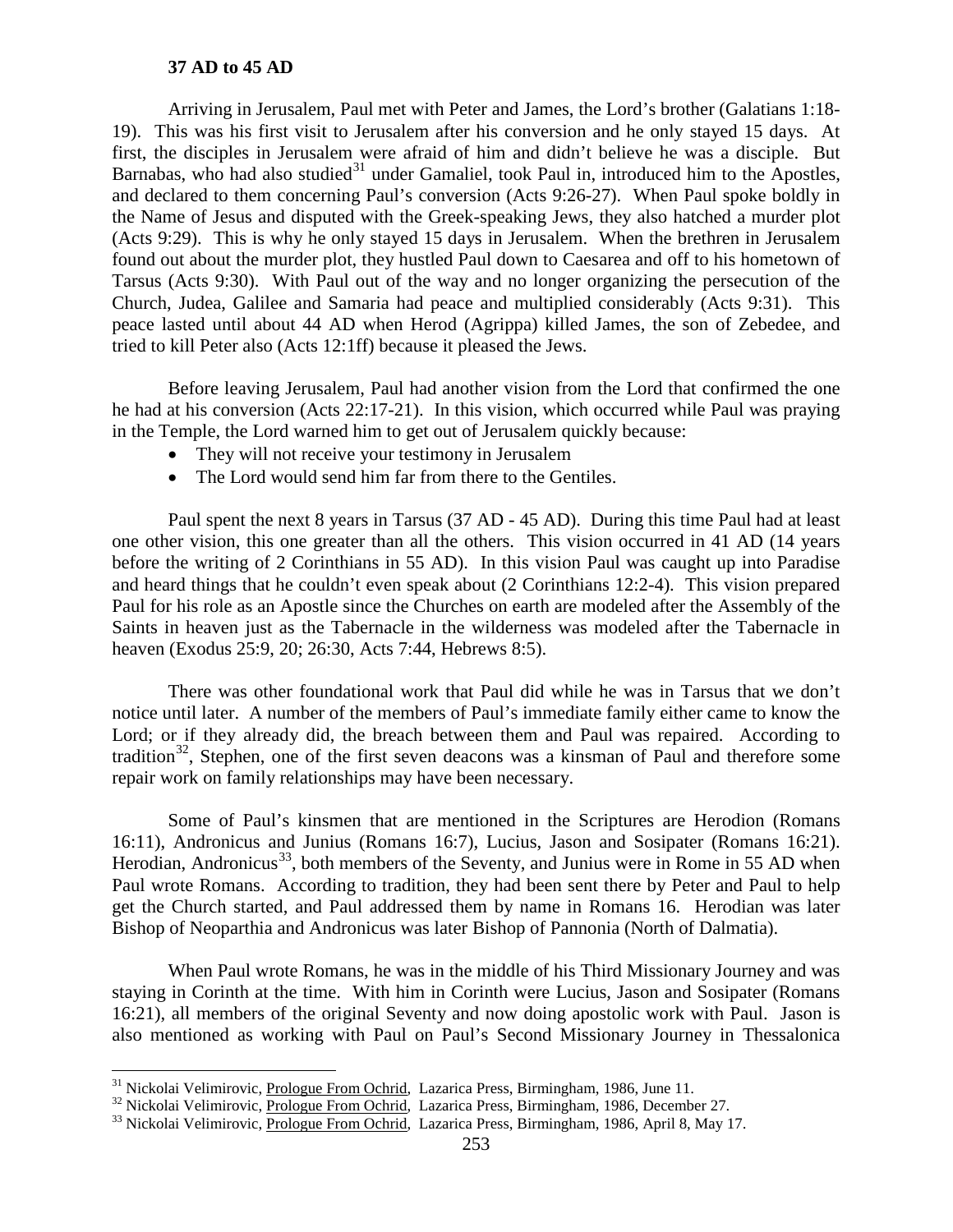(Acts 17:5-7). According to tradition<sup>[34](#page-20-0)</sup>, Jason was later Bishop of Tarsus; Lucius, Bishop of Laodicea; and Sosipater, Bishop of Iconium. Jason and Sosipater later teamed up as apostles and evangelized the Island of Corfu (West coast of Greece).

After spending about 8 years in Tarsus, Barnabas arrived in 45 AD looking for Paul (Acts 11:25). The Church in Antioch had gotten started recently by some men from Cyprus and Cyrene (Acts 11:20). The men we know from the Scripture that were from Cyprus are Barnabas (Acts 4:36) and his brother Aristobulus (Romans 16:10). According to tradition<sup>[35](#page-20-1)</sup>, Aristobulus was also Peter's father-in-law and later Bishop of Britain. Those from Cyrene were Simon of Cyrene and his sons Rufus and Alexander (Mark 15:21). Simon was pressed into service to carry Jesus' cross at the crucifixion. Rufus worked with the apostle Paul, was in Rome when Paul wrote Romans (Romans 16:13), and was later Bishop of Thebes<sup>36</sup>. Simon's other son, Alexander, became a traitor to the Faith and was largely responsible for Paul's martyrdom (2 Timothy 4:14, 1 Timothy 1:20). Another man from Cyrene was Lucius of Cyrene who was one of the prophets and teachers at the Church of Antioch (Acts 13:1).

When Barnabas found Paul in Tarsus, he brought him to Antioch (Acts 11:26). Along with the others, Paul and Barnabas taught at the Church in Antioch for a year before they went off on their First Missionary Journey. During this one-year period, Agabus, a prophet and one of the Seventy, predicted that there would be a great famine. During the famine, Barnabas and Paul hand-carried alms from Antioch to the Church in Jerusalem (Acts 11:27-30).

As one can see from this brief history of the Apostle Paul's early life, there was considerable preparation and training he went through prior to his being sent out as an Apostle. He didn't have the opportunity to follow Jesus for three years like the Twelve and the Seventy. However, the Lord did speak to him personally and specifically in directing him what to do. When he said in Galatians, "I did not immediately confer with flesh and blood" (Galatians 1:16) following his conversion, he is not putting down the Twelve, nor is he saying one shouldn't confer with one's elders. He is simply referring to the visions he had that were necessary for him to be able to do what he had done.

<span id="page-20-0"></span><sup>&</sup>lt;sup>34</sup> Nickolai Velimirovic, <u>Prologue From Ochrid</u>, Lazarica Press, Birmingham, 1986, April 28, September 10.<br><sup>35</sup> Nickolai Velimirovic, <u>Prologue From Ochrid</u>, Lazarica Press, Birmingham, 1986, March 16.<br><sup>36</sup> Nickolai Veli

<span id="page-20-2"></span><span id="page-20-1"></span>